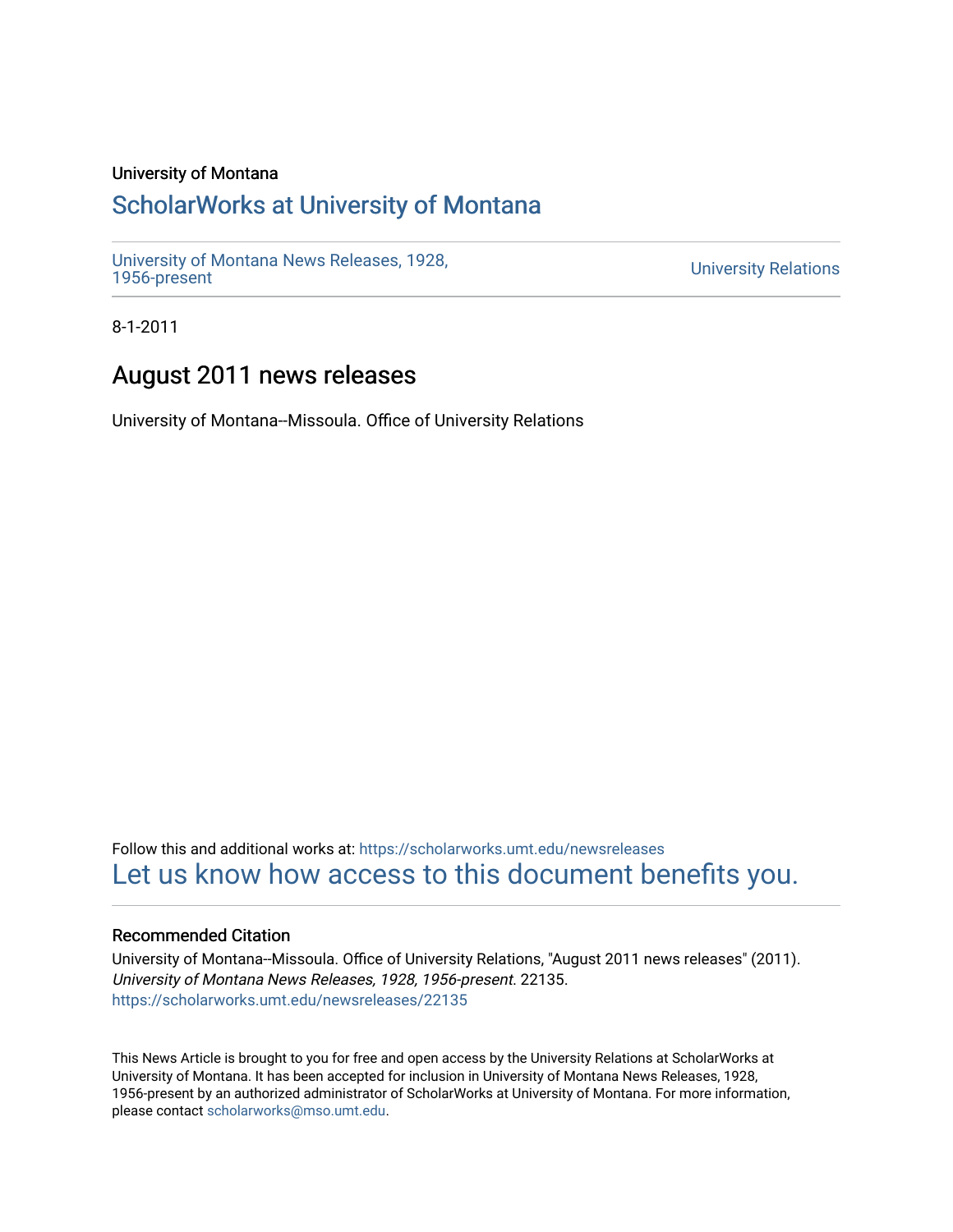





# **08 2011 News**

- **08/31/2011** - [Learn About Civic Opportunities At UM Volunteer Fair](#page-3-0)  Colleen Kane
- **08/31/2011** - [Lectures Examine Impact Of 9/11 Attacks On 10th Anniversary -](#page-4-0) Aubrie Lyons
- **08/31/2011** - [UM's First-Year Reading Experience Book Announced](#page-5-0)  Arlene Walker-Andrews
- 08/31/2011 - [UM Gallery Of Visual Arts To Display Faculty Artwork -](#page-6-0) Cathryn Mallory
- 08/31/2011 Explore Greek Life During Fraternity Recruitment At UM<sub>-Tyson McLean</sub>
- 08/29/2011 Check Out Greek Life During Sorority Recruitment At UM<sub>-</sub> Stephanie Ralls
- **08/29/2011** - [Forum Events Feature National Experts On Environmental Policy](#page-9-0)  Sarah Bates
- **08/26/2011** - [Traffic Improvement Project Near Campus Now Open](#page-10-0)  Jim Foley
- **08/25/2011** - [O'Connor, 9th Circuit Court To Hear Cases At UM -](#page-11-0) Carla Caballero-Jackson
- **08/25/2011** - [Shakespeare In The Parks Returns To UM Oval Aug. 29-30](#page-13-0)  Mary Lester
- **08/25/2011** - [Park-N-Ride and UDASH Buses Back In Service Aug. 29](#page-14-0)  Nancy Wilson
- 08/24/2011 - [UM Posts Healthy Summer Enrollment](#page-15-0)  Royce Engstrom
- 08/24/2011 Diversity Expert to Present Lectures, Workshop at UM<sub>-</sub> Jenny McNulty
- 08/23/2011 - [Public Q-and-A Session To Follow Annual UM Address -](#page-17-0) Jim Foley
- 08/23/2011 - [UM Jump Starts Semester With WelcomeFeast -](#page-18-0) Mary Lester
- 08/22/2011 - [Sustainability Becoming A Priority For Montana Businesses](#page-19-0)  Shannon Furniss
- **08/19/2011** - [Miranda Lambert To Play At Adams Center Oct. 11 -](#page-20-0) UM Productions
- **08/19/2011** - [Meeting Planned For Bitterroot College Program Of UM](#page-21-0)  Victoria Clark
- 08/18/2011 - [NCAA Renews Certification For Grizzly Athletics -](#page-22-0) Teresa Branch
- **08/18/2011** - [Data Book Reveals Effect Of Recession On Montana Children](#page-24-0)  Thane Dillon
- 08/17/2011 - [Jackie Britton Band To Perform Live At UM Sept. 29](#page-26-0)  Thomas Webster
- 08/17/2011 - [UM President To Outline Priorities In Annual Address](#page-27-0)  Jim Foley
- **08/16/2011** - [Registration Open For Lifelong Learning Courses At UM -](#page-28-0) Dannette Fadness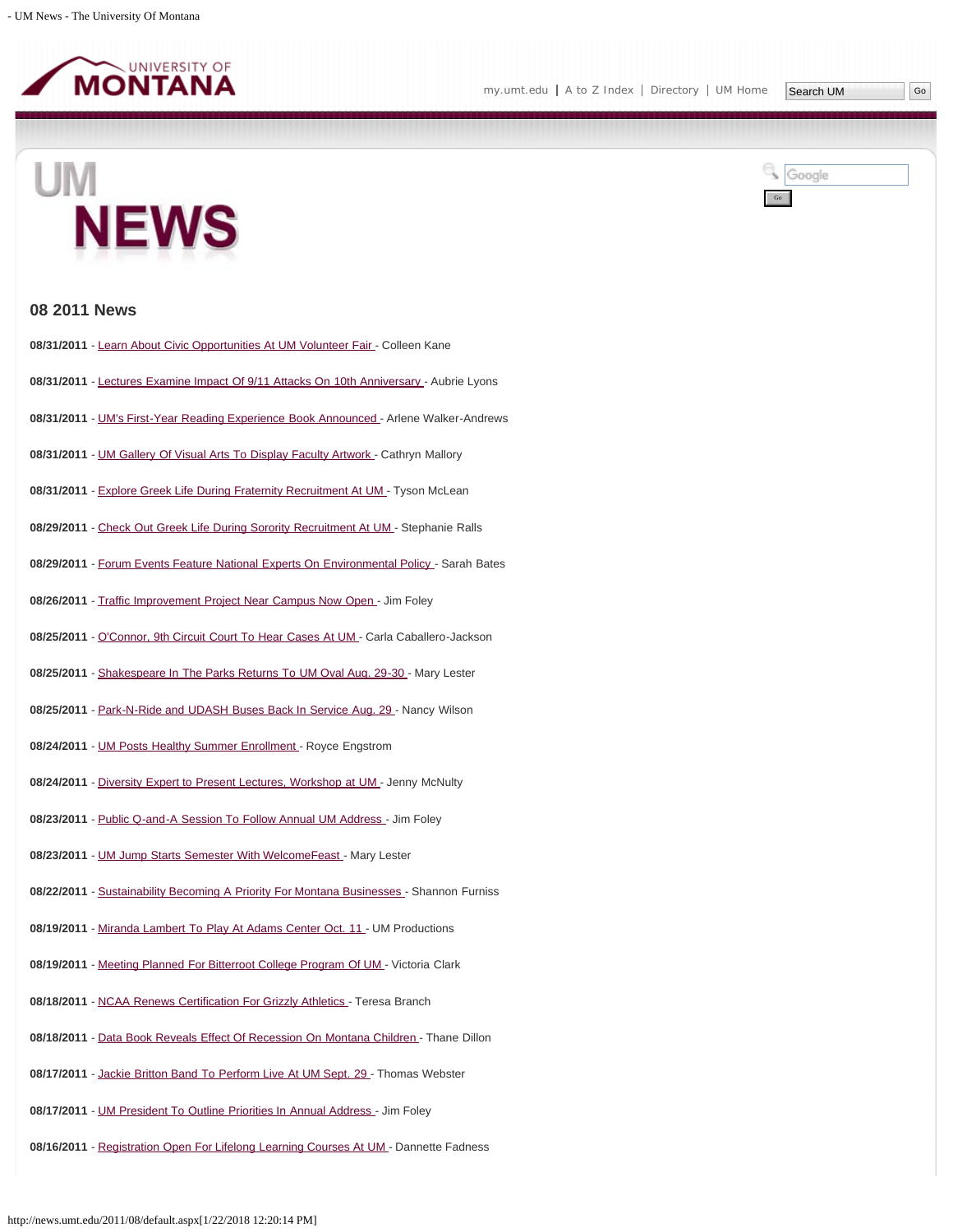|  |  | - UM News - The University Of Montana |
|--|--|---------------------------------------|
|  |  |                                       |

- 08/16/2011 - ['Peace' Literature And Poetry Presented At Public Reading -](#page-30-0) Chérie Newman
- 08/11/2011 - [UM Chosen To Foster Ties With Universities In India](#page-31-0)  Mehrdad Kia
- 08/11/2011 - [Research Reveals Incredible Relationships Between Insect, Bacteria -](#page-33-0) John McCutcheon
- 08/10/2011 - [Music Festival To Bring Dozens Of Independent Bands To Missoula](#page-35-0)  Drew Larson
- **08/09/2011** - [Research Buoys To Be Placed In Flathead Lake](#page-36-0)  Bonnie Ellis
- **08/09/2011** - [Researchers Develop New Fish Population Modeling Tool -](#page-38-0) Erin Landguth
- **08/08/2011** - [Greg Brown To Play Show At University Theatre Sept. 25](#page-39-0)  Thomas Webster
- 08/08/2011 - [Career Services To Host Student Job Fair Sept. 1 At UM](#page-40-0)  Janay Whisman
- 08/04/2011 - [Team Up For Annual Heart Walk, Run At UM](#page-41-0)  Beckie Christiaens
- 08/04/2011 - [Tourism Data Available To General Public -](#page-42-0) Norma Nickerson
- **08/04/2011** - [UM Dining Services Recognized For Sustainability Standards](#page-43-0)  Jerry O'Malley
- 08/01/2011 - [UM Joins Plan To Foster Faster Computer Networks](#page-44-0)  Ray Ford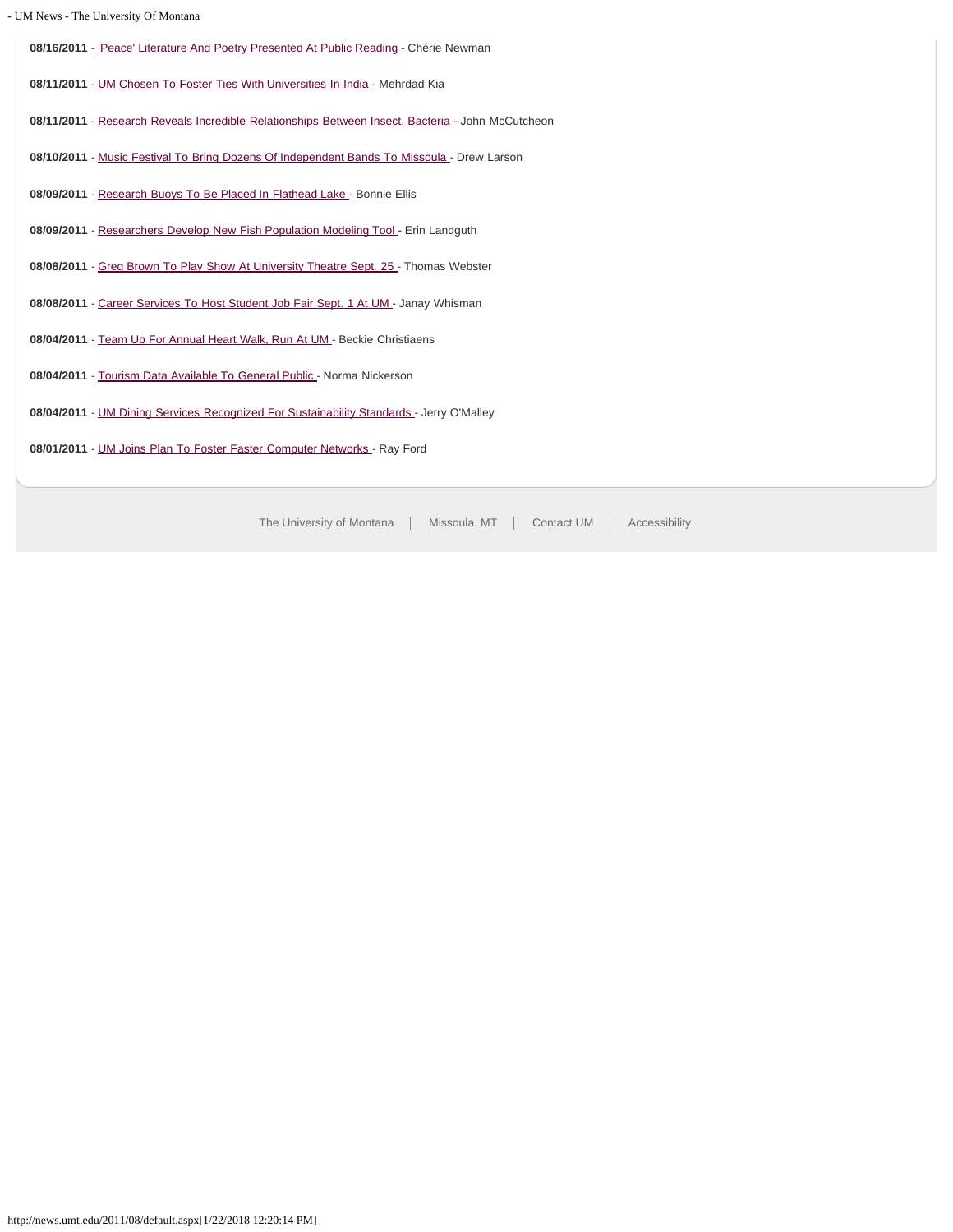<span id="page-3-0"></span>



Go

Google

August 31, 2011

# **MISSOULA –**

The University of Montana Office for Civic Engagement will hold the annual Fall Volunteer Fair from 10 a.m. to 2 p.m. Tuesday and Wednesday, Sept. 6-7, in the University Center Atrium.

Students and community members can learn about the numerous volunteer opportunities available around Missoula from representatives of more than 20 nonprofit organizations at the fair. The event is free and open to the public.

The Office for Civic Engagement is a department of the Davidson Honors College. It was founded as Volunteer Action Services at UM in 1992 and serves as the University's primary agent of community activism and civic responsibility.

###

js

Local, specialized western

083111volu

**Contact:** Colleen Kane, student programs manager, UM Office for Civic Engagement, 406-243-5128, [colleen.kane@umontana.edu.](mailto:colleen.kane@umontana.edu)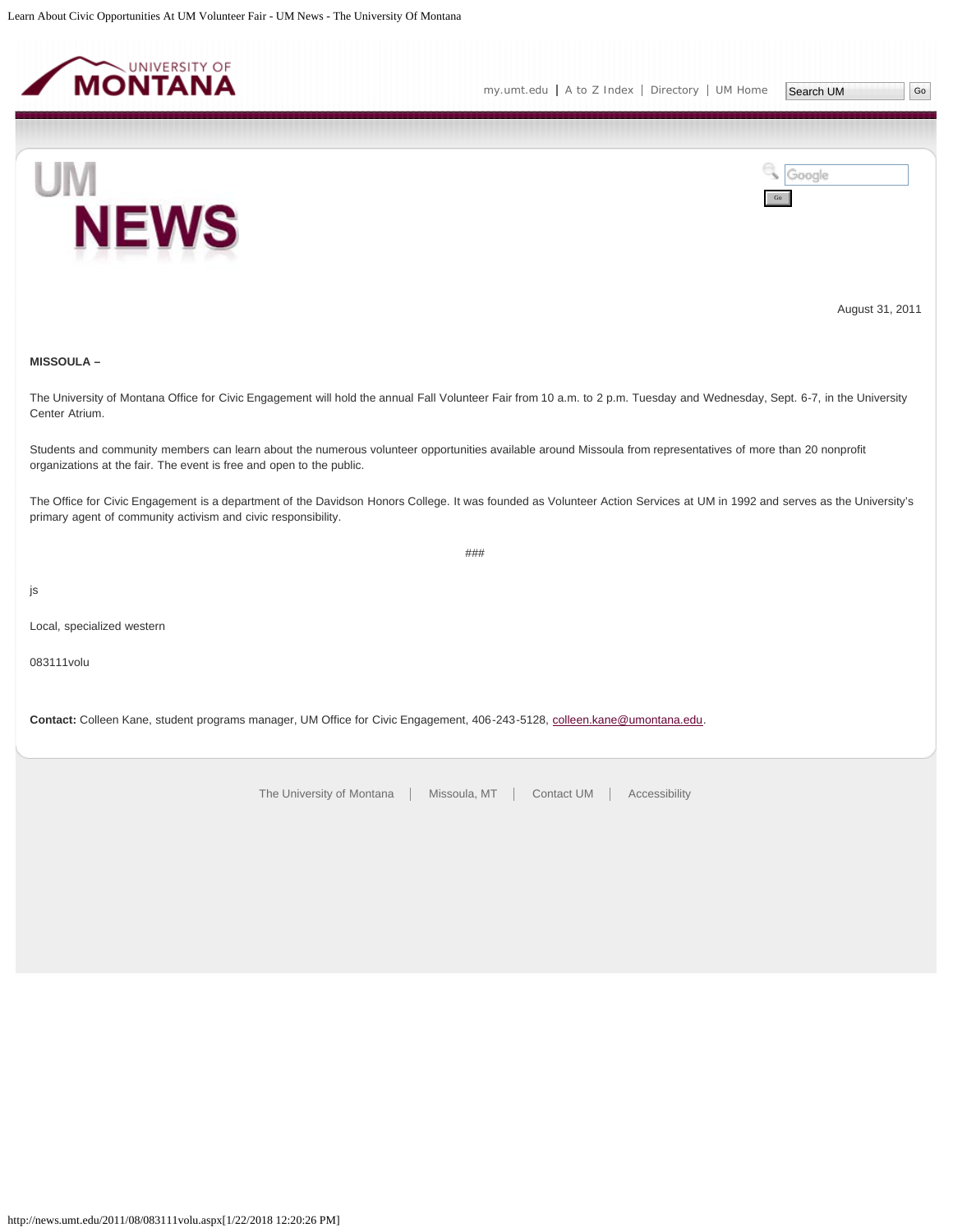<span id="page-4-0"></span>



August 31, 2011

# **MISSOULA –**

The World Affairs Council of Montana will sponsor two lectures at The University of Montana to commemorate the 10th anniversary of the Sept. 11, 2001, terrorist attacks.

Retired U.S. Ambassador Philip Wilcox will present the first lecture, "Re-examining Terrorism in the Middle East: The View From Washington," at 7 p.m. Wednesday, Sept. 7, in the University Center Ballroom. Wilcox now serves as the president of the Foundation for Middle East Peace.

In addition to the lecture, the Council in the Classroom program will sponsor a presentation by Wilcox at Hellgate High School, and students will have the opportunity to ask questions and discuss terrorism issues.

UM Regents Professor of History Paul Lauren will give a lecture titled "9/11 Ten Years Later: What Have We Learned?" at 7 p.m. Monday, Sept. 12, in the UC Ballroom.

The lectures, part of the council's Distinguished Speakers Program, are open to the public. Admission is \$5 for the general public and free for students and members of the World Affairs Council of Montana.

The World Affairs Council of Montana is a nonpartisan, nonprofit organization founded in 2000 by former U.S. Ambassador Mark Johnson that is dedicated to engaging Montanans in discussions on timely global issues. The council recently celebrated 10 years of connecting Montana classrooms and communities with international resources and has organized or sponsored more than 200 programs and events, including the Distinguished Speaker Program, Global Education Initiatives and Council in the Classroom workshops. For more information visit [http://www.montanaworldaffairs.org.](http://www.montanaworldaffairs.org/)

 $#HH$ 

AL/als

Western Montana

083111cncl

Contact: Aubrie Lyons, World Affairs Council of Montana, 406-728-3328, [wacworldquest@gmail.com.](mailto:wacworldquest@gmail.com)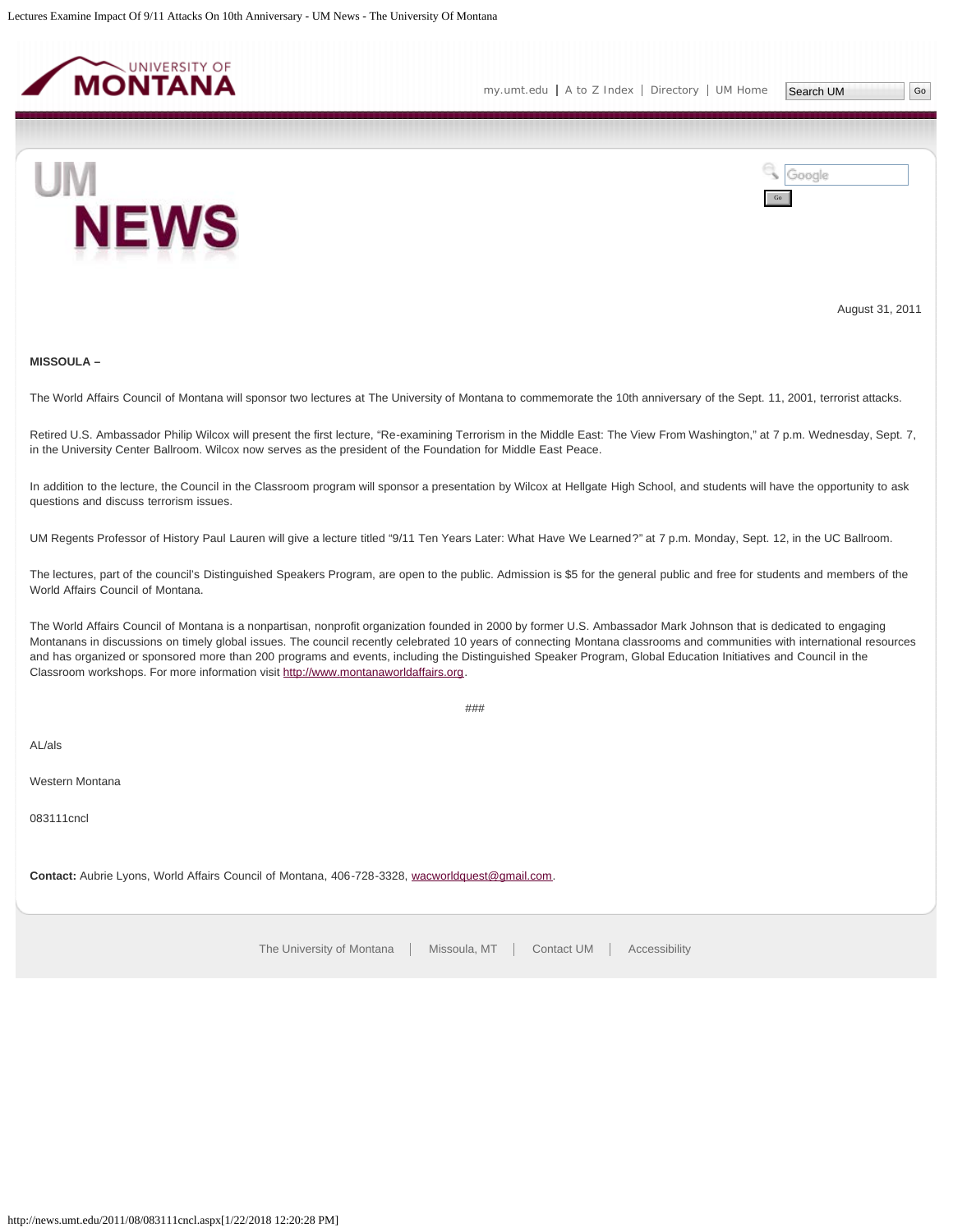<span id="page-5-0"></span>



August 31, 2011

# **MISSOULA –**

The University of Montana has selected "Field Notes from a Catastrophe" by Elizabeth Kolbert as the 2011 First-Year Reading Experience book.

All first-year students at UM are invited to participate in the First-Year Reading Experience. The program provides incoming freshmen with a shared intellectual experience to encourage discussion, advance critical thinking and develop a sense of community.

The book chronicles Kolbert's journey to communities clearly affected by global warming, including Greenland, England, the Netherlands, Alaska and Vermont. UM has a strong and deep commitment to studying climate change and its potential repercussions, and "Field Notes from a Catastrophe" will provide students a compelling introduction to the topic.

Kolbert's book will be used and referenced in classes across campus, including Freshmen Interest Group seminars and WRIT 101. The book is available at The Bookstore at UM, located in the University Center.

Kolbert will be on campus Thursday, Oct. 27, to give an afternoon seminar with UM freshmen. Later that day, she will give a lecture as part of the President's Lecture Series at UM. The event begins at 8 p.m. in the University Theatre and is free and open to the public.

UM freshmen are invited to participate in a writing contest based on the book and interactions with the author during the campus visit. More information about the author and the First-Year Reading Experience is available online at<http://libguides.lib.umt.edu/FYReading>.

 $#HH$ 

js

Local

083111read

**Contact:** Arlene Walker-Andrews, UM associate provost, 406-243-4689, [arlene.walker-andrews@umontana.edu.](mailto:arlene.walker-andrews@umontana.edu)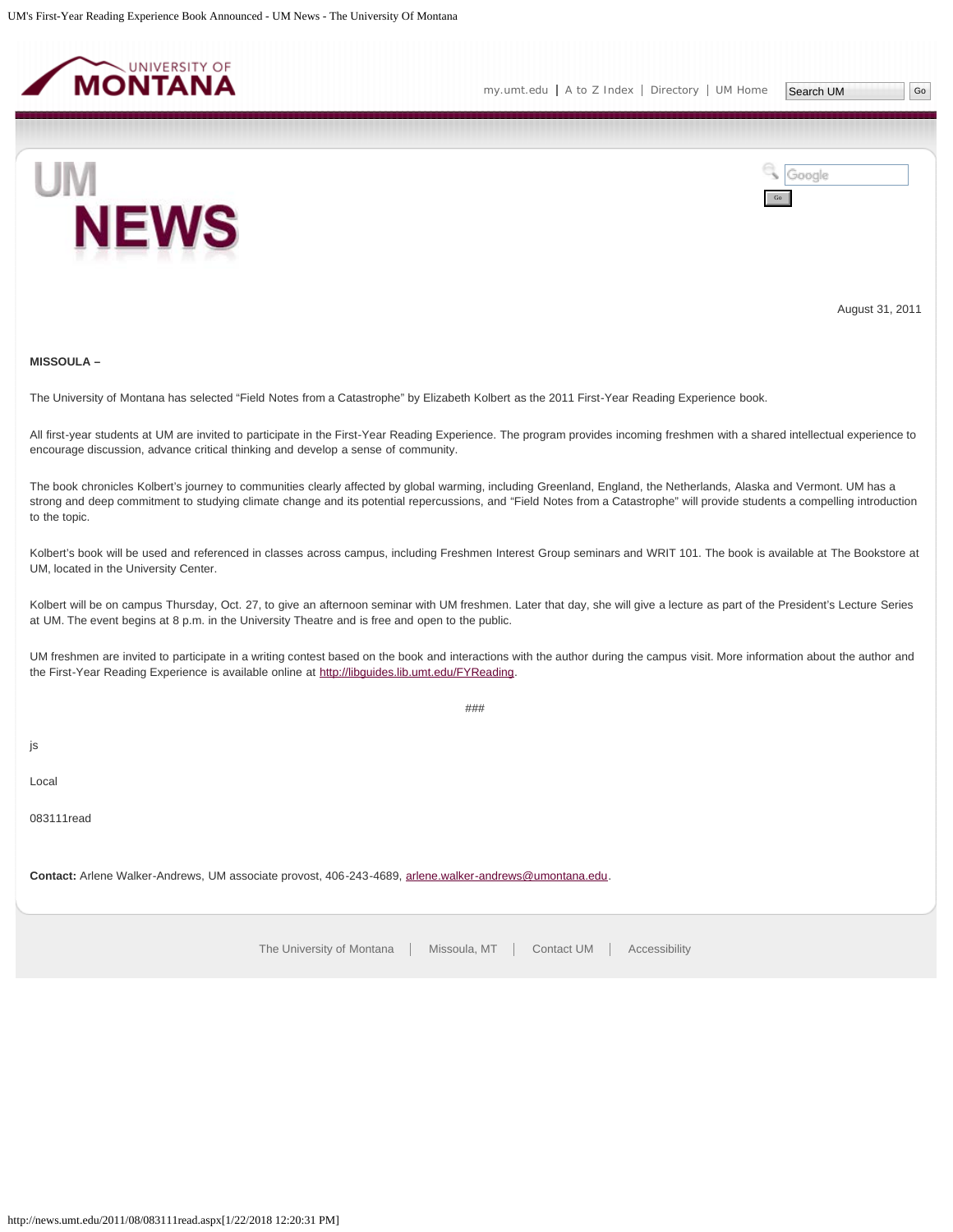<span id="page-6-0"></span>

[my.umt.edu](http://my.umt.edu/) | [A to Z Index](http://www.umt.edu/search/atoz/) | [Directory](http://www.umt.edu/directory/) | [UM Home](http://www.umt.edu/)



Google Go

August 31, 2011

# **MISSOULA –**

The public is invited to view works created by University of Montana School of Art faculty when the annual Art Faculty Exhibition opens Tuesday, Sept. 6, in UM's Gallery of Visual Arts. There is no charge for the exhibition, which runs through Sept. 27.

Several lectures will be held in conjunction with the exhibition, starting with a presentation by H. Rafael Chacón, professor of art history and criticism, titled "Napoleon in the Rice Paddies: It May Go Viral, but is it Art?" from 5:10-6 p.m. Thursday, Sept. 8, in Social Science Building Room 356. A reception for the Art Faculty Exhibition will follow from 6 to 7 p.m. in the Gallery of Visual Arts.

Valerie Hedquist, associate professor of art history and criticism, will present "That's Edutainment: Art History at Sea" from 5:10 to 6 p.m. Tuesday, Sept. 27, in Social Science Building Room 356. A closing reception for the faculty exhibition will follow from 6 to 7 p.m. in the Gallery of Visual Arts.

Each year, School of Art faculty exhibit their work to introduce themselves to students, the campus community and Missoula-area residents. This year's exhibition will highlight permanent tenure-track faculty and adjunct faculty, including Chacón, Hedquist, Brad Allen, Kevin Bell, Mary Ann Bonjorni, Jennifer Combe, Julia Galloway, Matt Hamon, Trey Hill, Lisa Jarrett, Steven Krutek, Beth Lo, Cathryn Mallory, Nicole Pietrantoni, Edgar Smith and Shalene Valenzuela.

The Gallery of Visual Arts is located on the first floor of UM's Social Science Building. Gallery hours are 11 a.m. to 5 p.m. Tuesdays, Wednesdays and Fridays and 11 a.m. to 6 p.m. Thursdays. Monday viewing hours are available by appointment only.

###

CM/als

Local

082411visl

**Contact:** Cathryn Mallory, director, UM Gallery of Visual Arts, 406-243-2813, [gallery.visarts@umontana.edu](mailto:gallery.visarts@umontana.edu).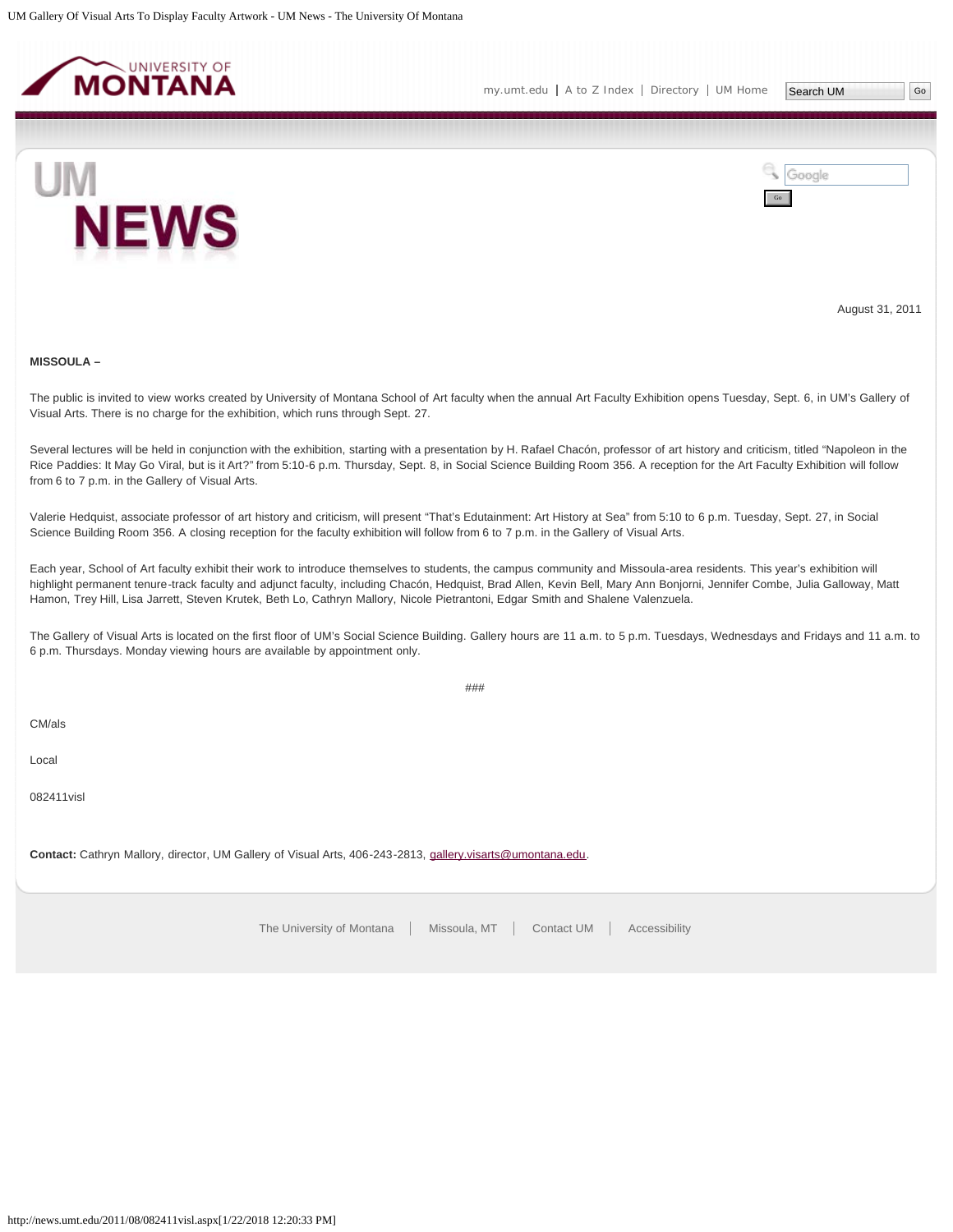<span id="page-7-0"></span>



August 31, 2011

# **MISSOULA ―**

University of Montana students interested in joining a fraternity can meet current members and explore the opportunities offered through Greek Life during fall recruitment Tuesday through Saturday, Sept. 6-9.

Fraternity membership allows students to enhance their college experience by developing leadership skills, engaging in community service and philanthropy, and participating in academic and social programming while forming bonds that last long after graduation.

Recruitment will start with an orientation at 6 p.m. Tuesday, Sept. 6, in University Center Room 331. Participants can get to know current members of the Kappa Sigma, Phi Delta Theta, Sigma Alpha Epsilon, Sigma Chi, Sigma Nu and Sigma Phi Epsilon fraternities and tour each chapter starting at 5 p.m. Wednesday, Sept. 7.

Chapters will invite potential members to learn more about each fraternity and participate in social activities on Thursday, Sept 8. Each fraternity will host a formal alumni/preference dinner on Friday, Sept. 9, where men can meet alumni and learn more about the chapters' values. New members will join their chapters on Saturday, Sept. 10.

###

For a more detailed recruitment schedule or to register, call Tyson McLean, UM Greek Life adviser, at 406-243-2005 or email [tyson.mclean@umontana.edu.](mailto:tyson.mclean@umontana.edu) More information also is available online at [http://life.umt.edu/greeklife.](http://life.umt.edu/greeklife)

ALS

Local

083111frat

**Contact:** Tyson McLean, UM Greek Life adviser, 406-243-2005, [tyson.mclean@umontana.edu.](mailto:tyson.mclean@umontana.edu)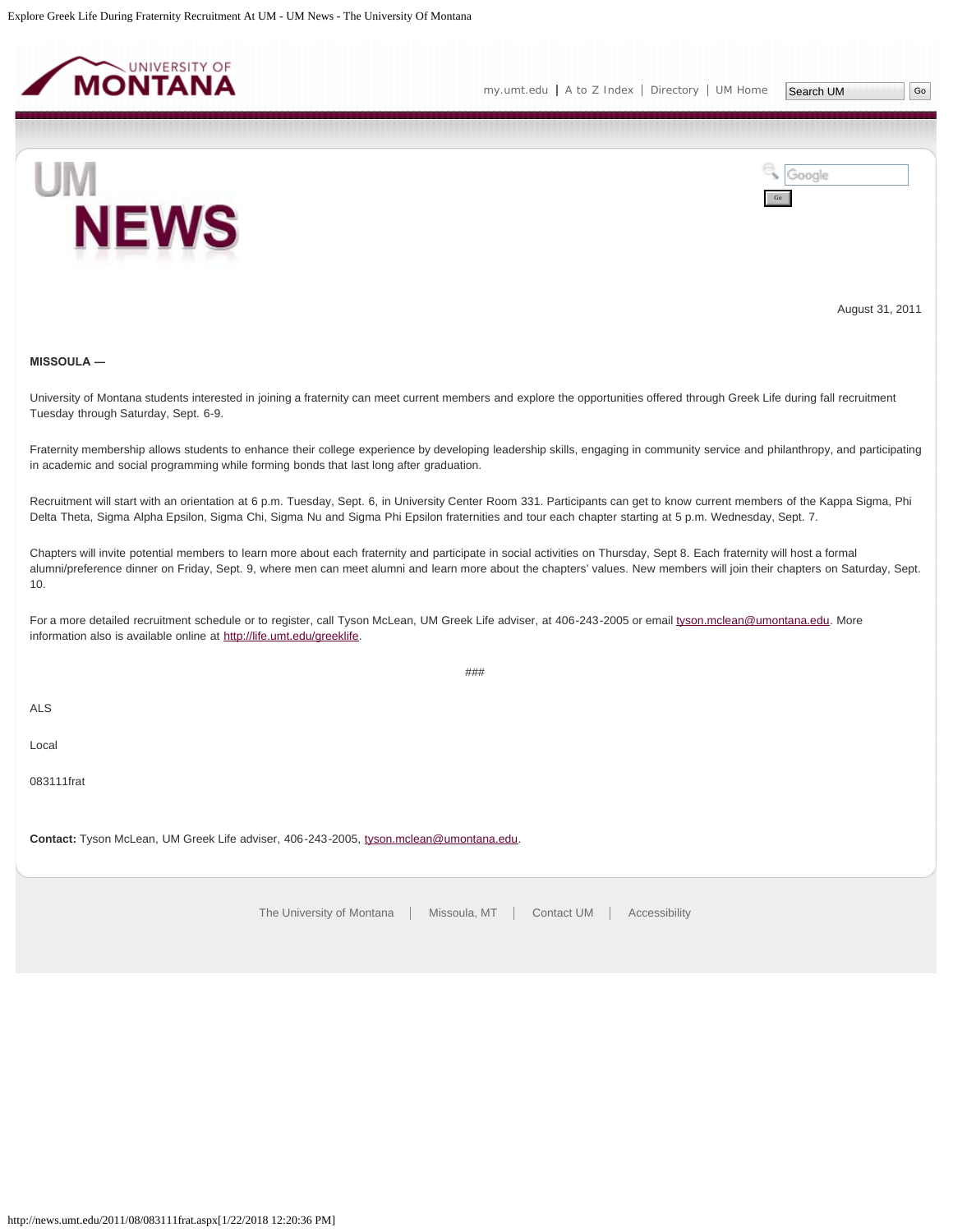<span id="page-8-0"></span>



August 29, 2011

#### **MISSOULA –**

The University of Montana's four sororities invite new and returning students to meet current members and explore the opportunities offered through Greek Life during fall recruitment Monday through Saturday, Sept. 5-10.

Joining a sorority gives women a chance to enhance their college experience by developing leadership skills, engaging in community service and philanthropy, and participating in academic and social programming – all while forming bonds that last long after graduation.

"Whether you've planned to join a sorority your entire life or just have an inkling of interest, fall recruitment is the best way to see if joining one is right for you," said Stephanie Ralls, public relations chair for UM's Panhellenic Council, the governing body for sorority life at the University.

Sorority recruitment will begin with an orientation at 8 p.m. Monday, Sept. 5, in the University Center Ballroom, where recruitment counselors will go over the schedule and answer questions. Tuesday through Friday, Sept. 6-9, participants can get to know members of the Alpha Phi, Delta Gamma, Kappa Alpha Theta and Kappa Kappa Gamma sororities, tour chapter houses and learn about each chapter's philanthropy, scholarship and social programming.

Those who choose to join a sorority will meet their new chapters during Bid Day activities, which start at 10 a.m. Saturday, Sept. 10, on the Oval.

Chapters also will have booths set up in several residence halls, the University Center and on the Oval throughout the week of Aug. 29-Sept. 2 to answer questions and sign women up for recruitment. Registration costs \$20, and participants will receive a T-shirt and other Greek Life prizes.

A complete schedule and registration information are available online at [http://life.umt.edu/greeklife/Prospective\\_Greeks/become\\_greek/](http://life.umt.edu/greeklife/Prospective_Greeks/become_greek/) and on Facebook at [http://tinyurl.com/3qnncdv.](http://tinyurl.com/3qnncdv)

###

# SR/als

Western Montana

082911srty

**Contact:** Stephanie Ralls, public relations chair, UM Panhellenic Council, 541-954-4813, [pr.umtphc@gmail.com;](mailto:pr.umtphc@gmail.com) Tyson McLean, UM Greek Life adviser, 406-243-2005, [tyson.mclean@umontana.edu.](mailto:tyson.mclean@umontana.edu)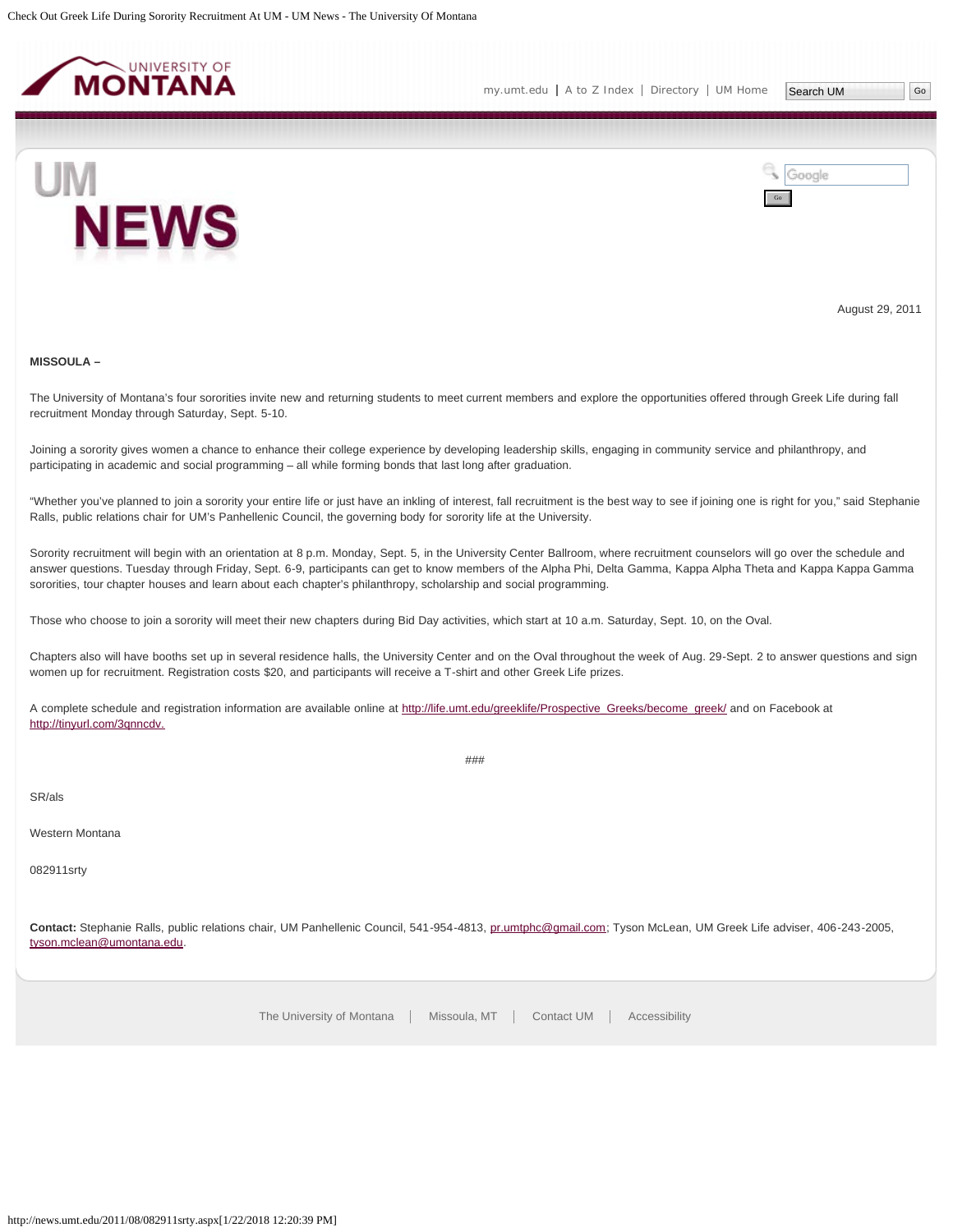<span id="page-9-0"></span>



August 29, 2011

#### **MISSOULA –**

The autumn semester Natural Resources and Environmental Policy Forum at The University of Montana begins at noon on Tuesday, Sept. 13, in Law Building, Room 101. Australia National University's Carina Wyborn will present on "Connectivity Conservation in Australia: The Science and Values of Large Landscape Collaboration." All forum series events are free and open to the public.

Wyborn is a doctoral student from the Australian National University in Canberra. Her doctoral research examines the cross-scale, collaborative governance dimensions of large landscape conservation initiatives in Australia and North America, such as the Crown of the Continent Initiative. She teaches in the human ecology program at the Fenner School of Environment and Society.

Two other forums will be presented this fall at noon in Room 101 of the Law Building:

- **Thursday, Oct. 13:** "Bull Trout's Gift: Bull Trout, Tribal People, and the Jocko River," presented by Germaine White, Confederated Salish and Kootenai Tribes.
- **Friday, Nov. 18:** "Regulating Greenhouse Gases: Where We Stand and Where We're Heading," interactive discussion with Michael Gerrard, Columbia Law School.

Professor Gerrard will also be presenting the UM Department of History Hampton Lecture on Nov. 18.

The forum series is convened by the Center for Natural Resources and Environmental Policy in cooperation with the UM College of Forestry and Conservation, School of Law, Bolle Center for People and Forests, Resource Conservation Program, Department of Geography and Environmental Studies Program, the Department of History/H.D. Hampton Lecture Series, and the Indian Land Tenure Foundation.

###

For more information, call Sarah Bates at 406-207-9071 or email [sarah@cnrep.org](mailto:sarah@cnrep.org). The forum schedule is online at [http://www.cnrep.org](http://www.cnrep.org/) (click on "Upcoming Events.")

SB/alw

Campus, Local, Weeklies

081111

**Contact:** Sarah Bates, UM Center for Natural Resources and Environmental Policy, 406-207-9071, [sarah@cnrep.org.](mailto:sarah@cnrep.org)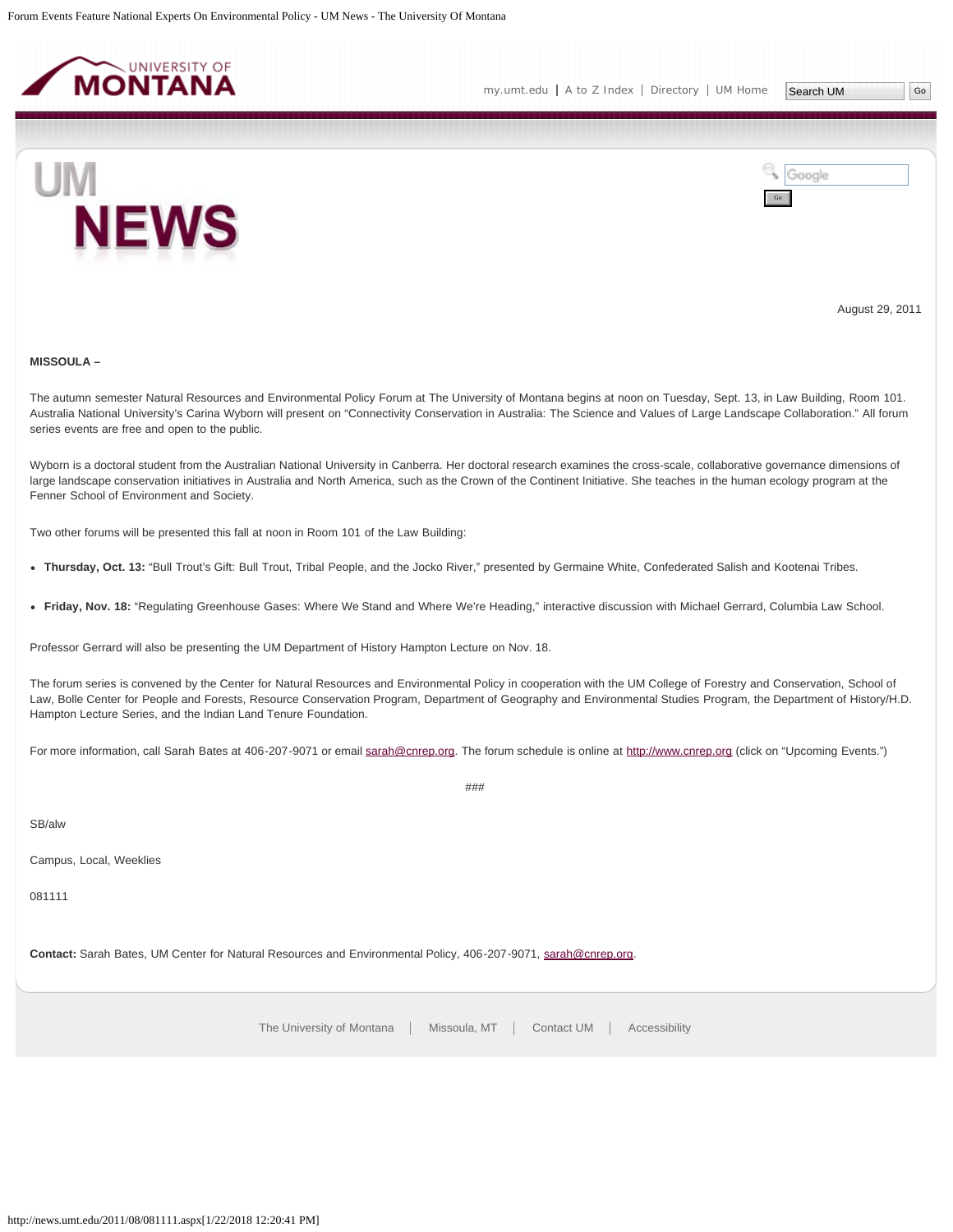<span id="page-10-0"></span>



August 26, 2011

#### **MISSOULA –**

Drivers, bicyclists and pedestrians will find the area around the Madison Street Bridge and the north entrance to The University of Montana campus safer and easier to navigate when the Arthur Avenue traffic improvement project opens for business Friday, Aug. 26.

Drivers are encouraged to pay extra attention to new signs and signals and to lane markings. To read more about the specific changes to traffic flow or to see a map, visit the city of Missoula website at [http://www.ci.missoula.mt.us/.](http://www.ci.missoula.mt.us/)

The project, officially called the Fifth/Sixth/Arthur and Maurice Intersection Safety and Circulation Improvement Project, dates back to the fall of 2005, when a Montana Department of Transportation proposal was not supported by the public and lacked funding. That sent UM and city leaders back to the drawing board, where with design help from WGM Group they came up with a project to address safety and traffic circulation improvements but not increase capacity.

UM funded the majority of the project with a \$1.25 million Special Improvement District in the neighborhood, for which UM will pay all of the assessments. The city and the MDT each contributed about \$200,000 in labor and materials. City crews provided street restoration with milling and paving, and MDT furnished and funded the new traffic signal at the corner of Fifth Street and Arthur Avenue.

"This project is a fine example of the power of working collaboratively to solve problems locally," said Missoula Mayor John Engen. "The basic design was conceived in a conference room at City Hall with all the partners at the table, and it does everything we need it to do: It handles a large volume of vehicles, puts traffic where it belongs, dramatically improves pedestrian safety, is aesthetically pleasing and costs a lot less than a version that was previously proposed and rejected. Good stuff all the way around."

The project improvements will be especially welcome on football and basketball days as well as during the numerous cultural events held on campus year-round, said UM Executive Vice President Jim Foley.

"It really is a testament to the city, MDT and UM working together to make the community better and to make a safer area around The University of Montana," Foley said. "The community, the University and the public should be proud of it."

###

GM/js

082611traf

Campus

**Contact:** Jim Foley, UM executive vice president, 406-243-2311, [james.foley@umontana.edu](mailto:james.foley@umontana.edu); Gregg Wood, senior project coordinator, city of Missoula, 406-552-6093, [gwood@ci.missoula.mt.us](mailto:gwood@ci.missoula.mt.us).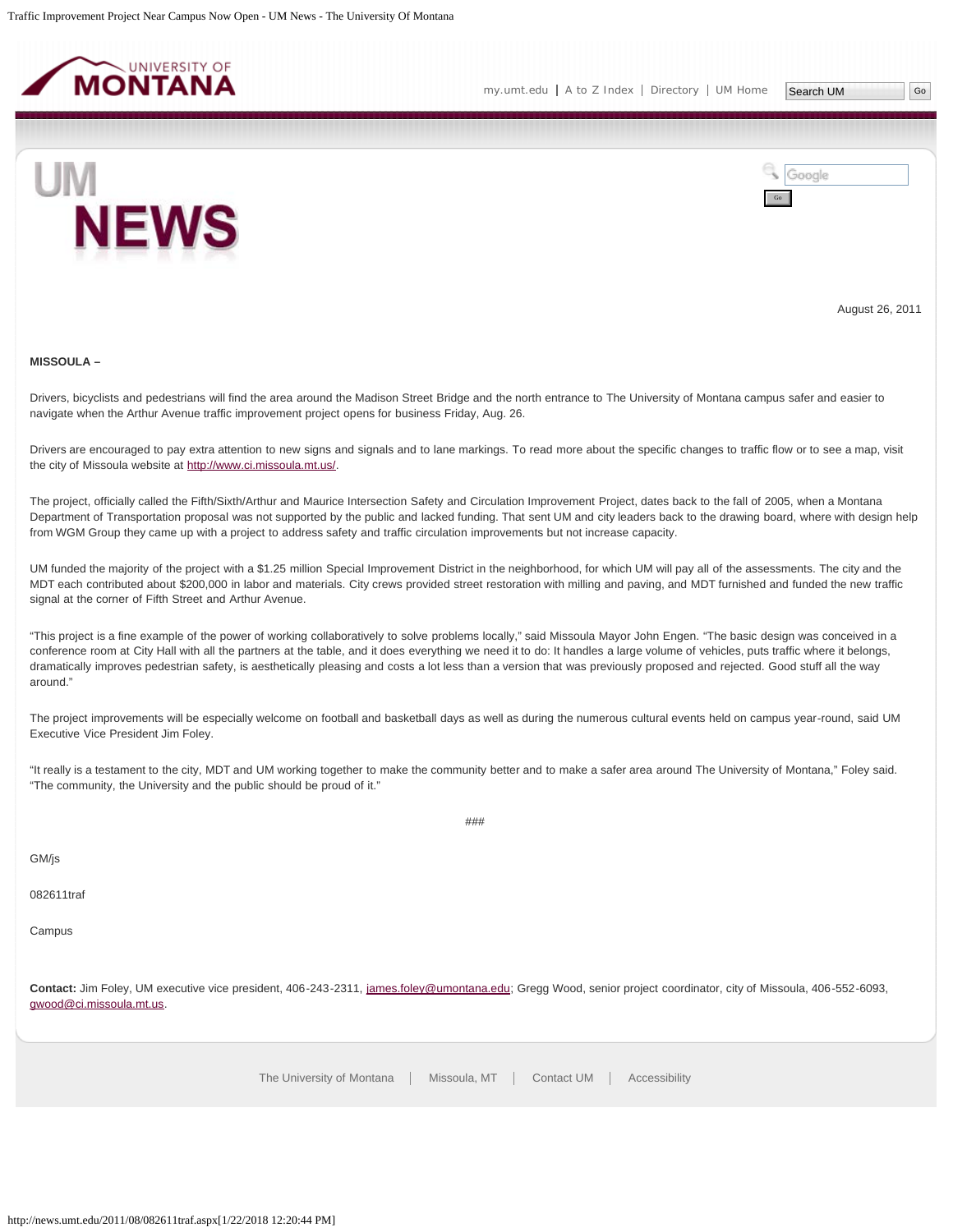<span id="page-11-0"></span>



August 25, 2011

#### **MISSOULA –**

Former United States Supreme Court Justice Sandra Day O'Connor will join members of the U.S. Court of Appeals for the 9th Circuit to hear oral arguments in three cases during a special sitting at 9:30 a.m. Thursday, Sept. 1, in the University Theatre at The University of Montana.

The UM School of Law will host the hearing, which is free and open to the public.

O'Connor will hear the cases with 9th Circuit Judges Stephen R. Reinhardt, based in Los Angeles, and Sidney R. Thomas. Thomas, based in Billings, was named a finalist by President Barack Obama in 2010 to replace Justice John Paul Stevens on the U.S. Supreme Court.

The judges will hear three cases: United States v. Bear, Blair v. Schwan Food Company, and Gallatin County v. U.S. District Court.

In United States v. Bear, the defendants are appealing a district court's decision to deny their suppression motions, after which they entered conditional guilty pleas on methamphetamine-related charges.

Blair v. Schwan Food Company involves an alleged wrongful discharge of a former employee of Schwan Food Company, which the plaintiff claims was in violation of the Montana Wrongful Discharge from Employment Act.

In Gallatin County v. USDC, the county will petition the 9th Circuit to reinstate certain state law claims against petitioners, which arises from the case of Kathryn Leibrock-Josephs, who died in 2005 while in custody on charges of partner or family member assault.

"The University of Montana School of Law has a long history of engagement with the federal judiciary," said School of Law Dean Irma Russell. "We are honored that the 9th Circuit will be holding a special sitting here at the school in connection with our centennial activities and that Justice O'Connor will serve as a member."

Security precautions will be in place for the hearing, and the court requests that those planning to attend bring valid photo ID (student IDs will be accepted). All visitors will be screened with handheld magnetic wands and required to open all bags, briefcases, purses and other containers for full inspection. Officials recommend leaving all nonessential items in vehicles or offices to prevent delay in entering the building. Audience members must enter or exit only at the scheduled break or between arguments and maintain silence while the court is in session. No food or drink will be allowed in the theater, and appropriate dress is requested.

###

**NOTE TO MEDIA:** Members of the media planning to photograph, video or audio record the hearing must submit a request beforehand. Call Carla Caballero-Jackson at 406 243-6254 or email [carla.caballero-jackson@umontana.edu](mailto:carla.caballero-jackson@umontana.edu) for information on submitting a request.

ALS

Western Montana

082511cort

**Contact:** Carla Caballero-Jackson, director of external relations, UM School of Law, 406-243-6254, [carla.caballero-jackson@umontana.edu.](mailto:carla.caballero-jackson@umontana.edu)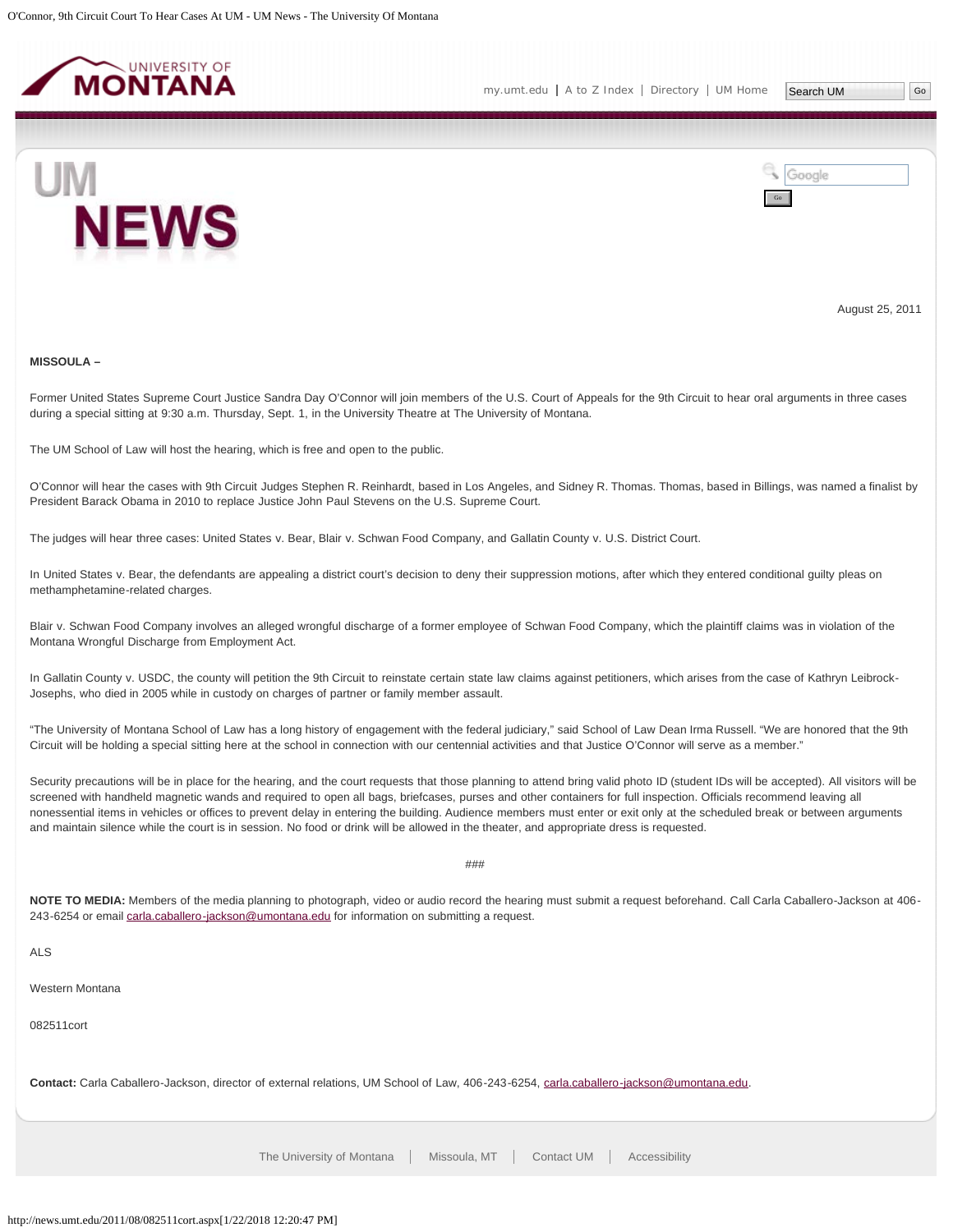O'Connor, 9th Circuit Court To Hear Cases At UM - UM News - The University Of Montana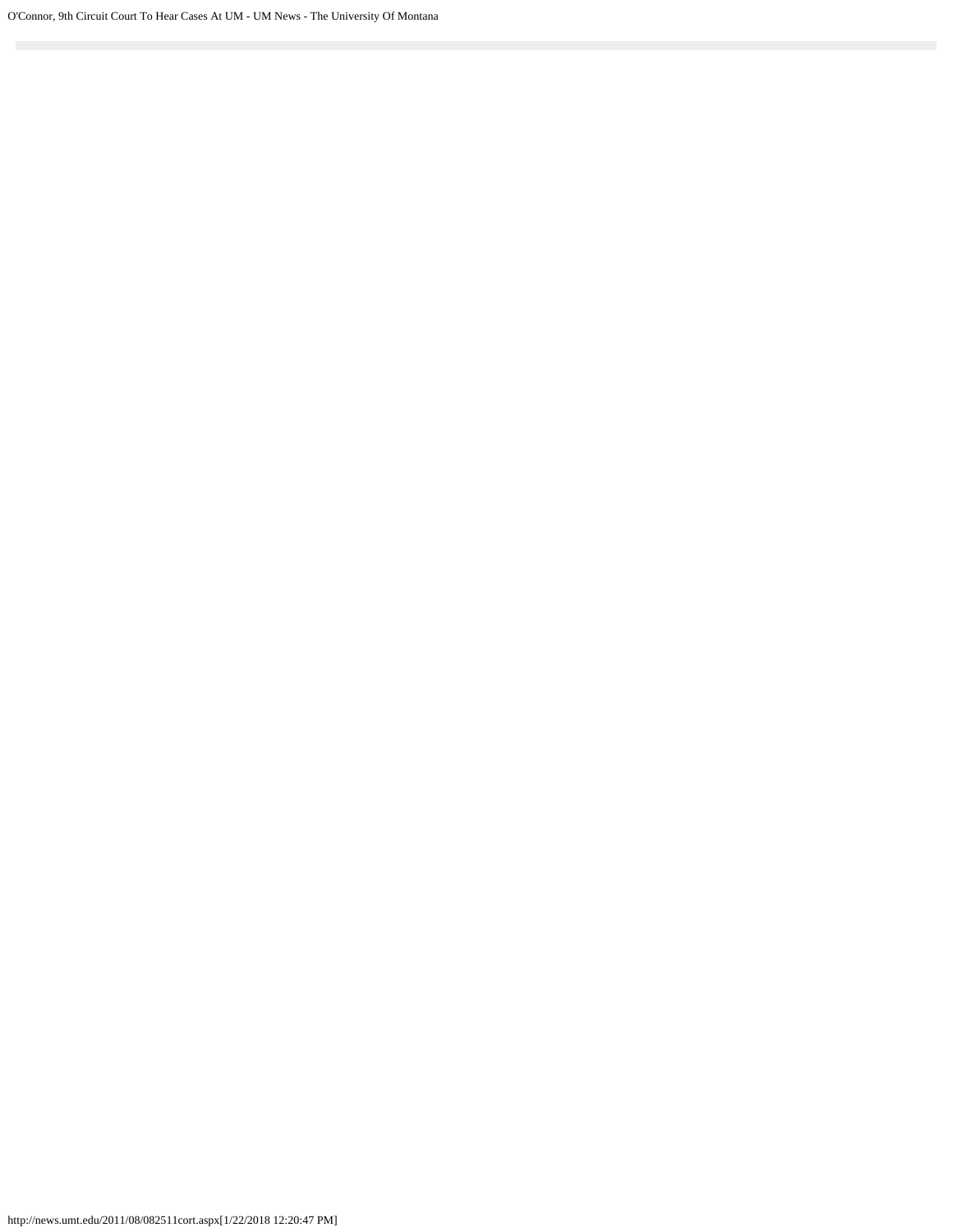<span id="page-13-0"></span>



August 25, 2011

# **MISSOULA –**

UM

Pack your lawn chairs, blankets and a picnic to enjoy Shakespearean comedy and tragedy at The University of Montana Oval on Monday and Tuesday, Aug. 29-30.

Montana Shakespeare in the Parks will perform its summer tour headliners "The Merchant of Venice" at 6 p.m. Monday and "Much Ado About Nothing" at 6 p.m. Tuesday.

The events will be held on the Oval rain or shine.

**NEWS** 

Montana Shakespeare in the Parks is touring for its 39th season in towns throughout Montana, northern Wyoming and eastern Idaho. The UM performances are sponsored by the University Center.

###

For more information call Mary Lester at 406-243-5590 or email [mary.lester@mso.umt.edu](mailto:mary.lester@mso.umt.edu).

JS

Local, specialized western

082411shak

**Contact:** Mary Lester, University Center Student Involvement, 406-243-5590, [mary.lester@mso.umt.edu.](mailto:mary.lester@mso.umt.edu)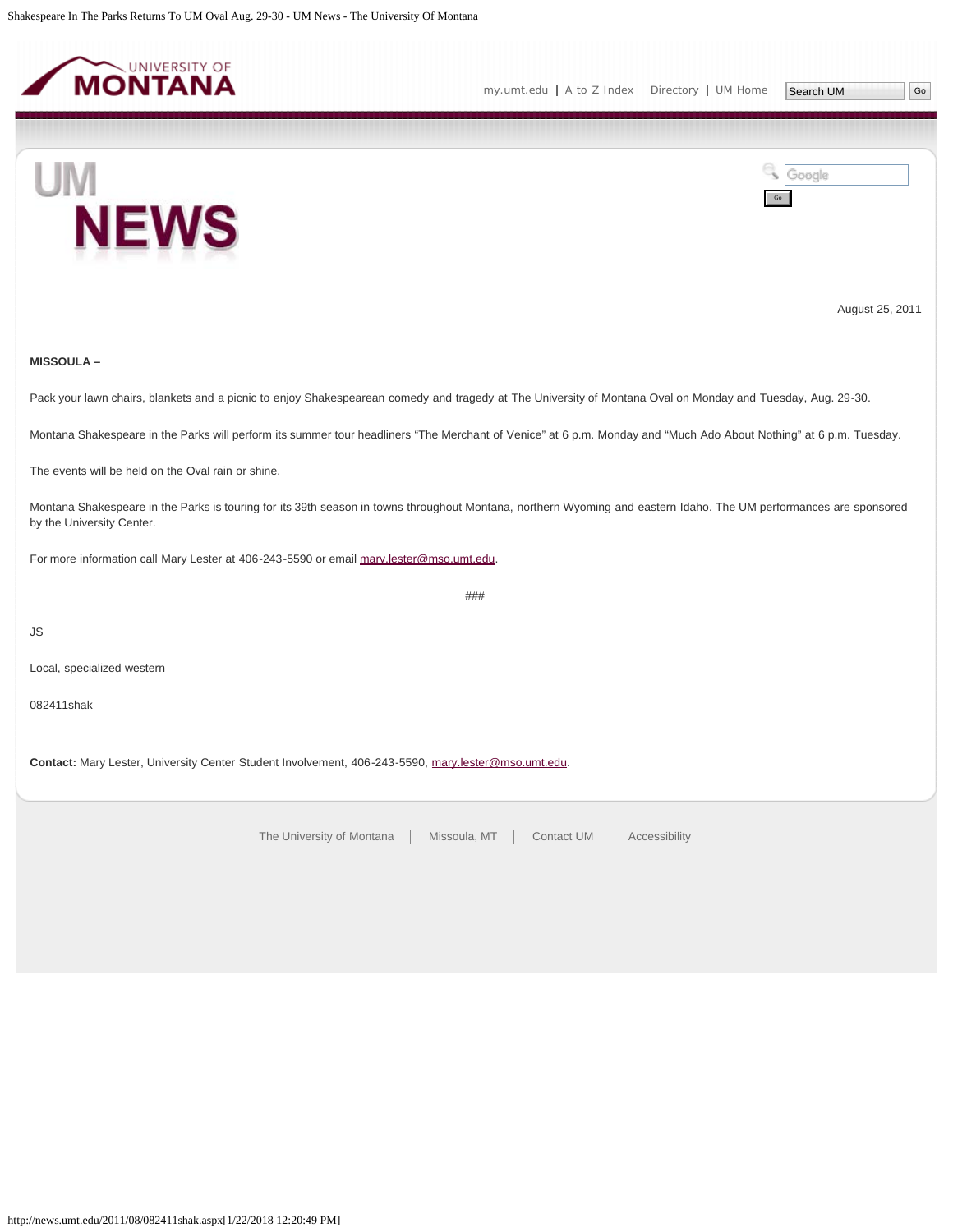<span id="page-14-0"></span>



August 25, 2011

# **MISSOULA —**

It will be easier than ever to access The University of Montana campus when Park-N-Ride and UDASH buses resume service on Aug. 29. Both buses, operated by the Associated Students of the UM Office of Transportation, are free and open to the public.

The buses offer service to three Park-N-Ride lots: East Broadway, [South Campus](http://life.umt.edu/asum/asum%5Fagencies/Transportation/bus/parknride_udash/south_park_n_ride.php) and College of Technology.

Buses from the South Campus lot to the mountain campus run every five to seven minutes, and shuttles between the mountain campus and the College of Technology run every 15 minutes. The East Broadway Park-N-Ride buses will offer increased frequency this year, providing service every 10 minutes.

The UDASH runs Monday through Saturday between South Campus and downtown beginning at 7 p.m. The schedule is as follows:

- Monday through Wednesday: every 30 minutes until midnight.
- Thursday: every 30 minutes until 2:30 a.m.
- Friday and Saturday: every 15 minutes until 2:30 a.m.

Complete autumn schedules for both Park-N-Ride and UDASH can be found at [http://life.umt.edu/asum/asum\\_agencies/Transportation/](http://life.umt.edu/asum/asum_agencies/Transportation/).

New bicycle racks, donated by the Missoula Bicycle Pedestrian Office, will be installed at the Grizzly Pool. Additional racks have been ordered and will be placed throughout campus.

The Office of Transportation reminds people biking on campus to slow down and please alert others when passing. When walking on campus remember to walk in groups of two to avoid blocking traffic.

The construction project at Arthur and 5th and 6th streets is underway and projected to be completed by the beginning of autumn semester. The project will separate through traffic from campus traffic, enhance cyclist and pedestrian movements and improve safety.

###

ALW

082411buss

Campus

**Contact:** Nancy Wilson, director, Associated Students of UM Office of Transportation, 406-243-4599, [nancy.wilson@mso.umt.edu.](mailto:nancy.wilson@mso.umt.edu)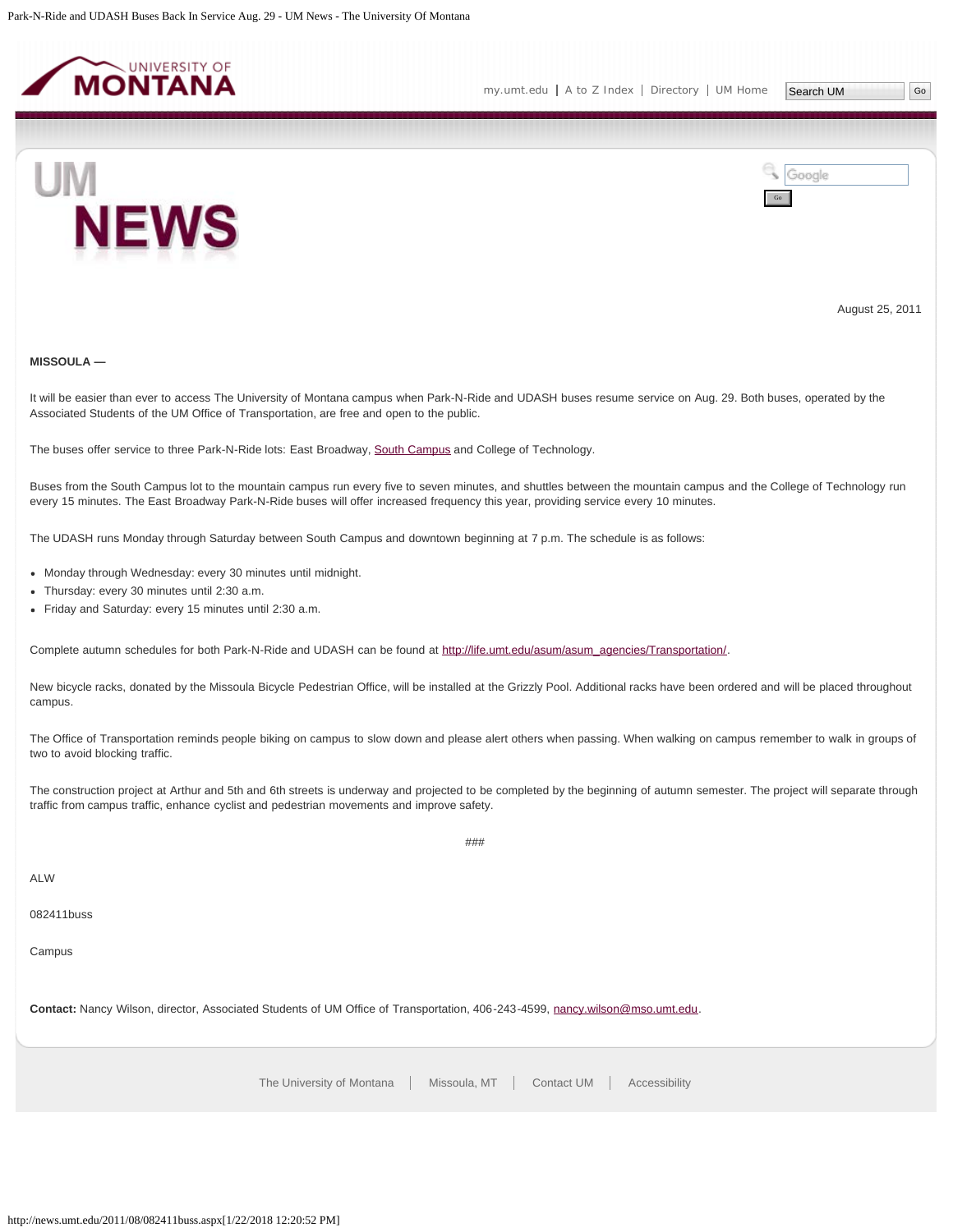<span id="page-15-0"></span>

Go

Google



August 24, 2011

# **MISSOULA –**

The University of Montana recently set an all-time record for full-time equivalent students taking courses during summer semester.

An FTE represents 15 undergraduate or 12 graduate semester credits. FTEs hit 1,430.77 this past summer, which were 4.77 higher than a year ago.

Despite the record FTEs, total headcount enrollment this summer was 4,113, which was down 64 from summer 2010.

"We are pleased by the continued strong summer semester enrollment figures posted by the University," UM President Royce Engstrom said. "The enrollments continue to demonstrate that people are seeing higher education as a key to a successful future."

###

Resident FTEs were down 13.22, but nonresident FTEs rose 10.85 during summer semester.

CBS

Local, Western Montana, Dailies

082411enro

**Contact:** Royce Engstrom, UM president, 406-243-2311, [royce.engstrom@umontana.edu](mailto:royce.engstrom@umontana.edu); Edwin Johnson, UM registrar, 406-243-2412, [edwin.johnson@umontana.edu](mailto:edwin.johnson@umontana.edu).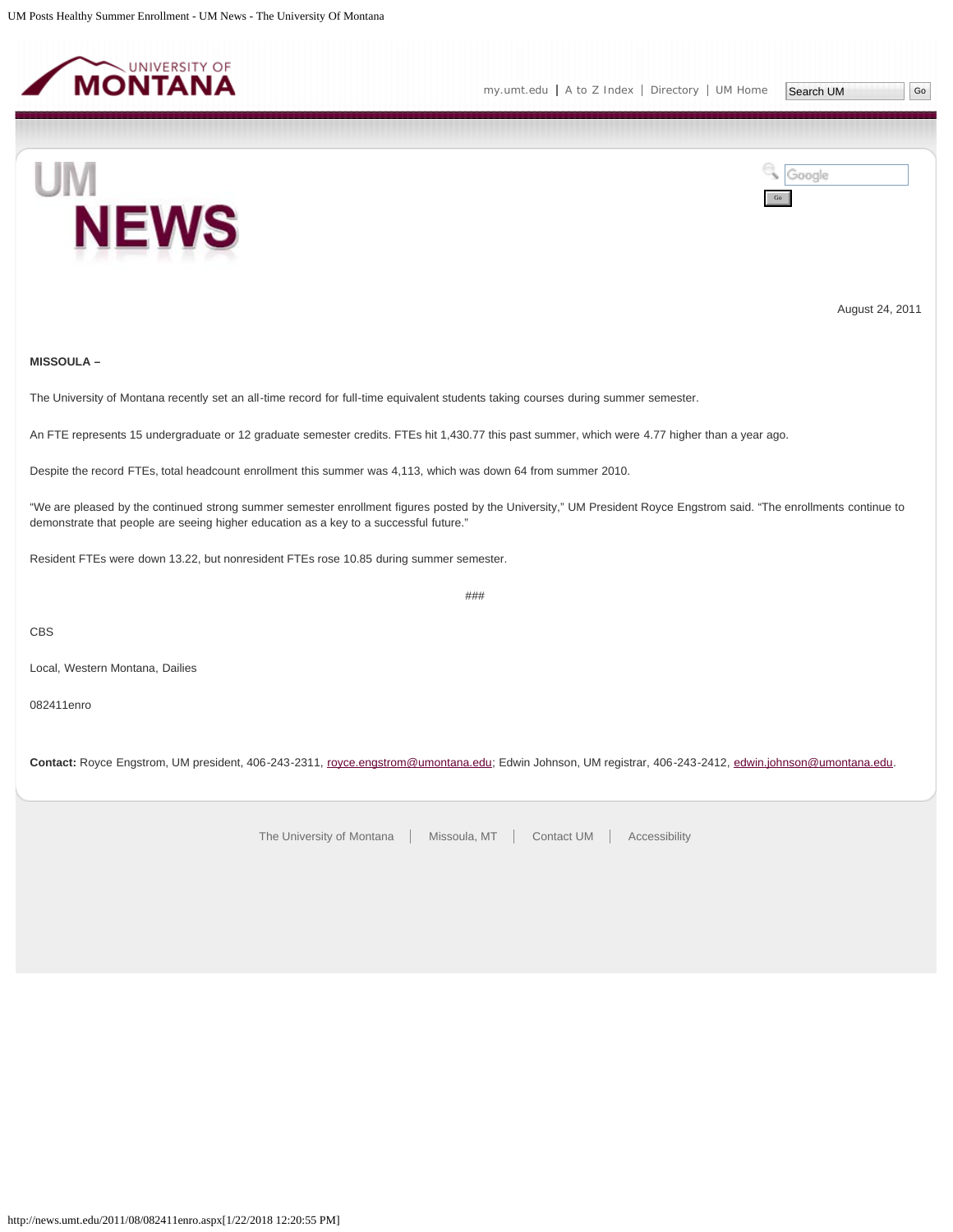<span id="page-16-0"></span>



Go

Google

August 24, 2011

# **MISSOULA –**

William Yslas Vélez, a longtime advocate for minority advancement in higher education, will visit The University of Montana campus for several lectures and a workshop Tuesday and Wednesday, Sept. 6-7.

Vélez, a distinguished professor at the University of Arizona, is a former president of the Society for Advancement of Chicanos and Native Americans in Science and has a long track record of supporting minority students. While at UM, he will share his methods for recruiting and advising minorities, as well as his conviction that mathematics is the language that essentially connects all of humanity.

The two-day event will feature several opportunities for students, staff, faculty and administrators to interact with Vélez. Vélez's first stop will be a student forum at 12:10 p.m. Tuesday, Sept. 6, in University Center Rooms 330-331.

Other events are:

- **3:10 p.m. Tuesday, Sept. 6, Mathematics Building Room 103:** Lecture titled "Mathematics Changed My Life."
- **12:10-1:30 p.m. Wednesday, Sept. 7, UC 330-331:** "Strategies for Retaining Minority Students in the Major" workshop.
- **3 p.m. Wednesday, Sept. 7, Main Hall Room 004:** Informational meeting on SACNAS, a society of scientists dedicated to advancing Hispanics/Chicanos and Native Americans in science. Those interested in the organization and increasing the University's involvement in it are encouraged to attend.

Vélez's visit is sponsored by UM's Diversity Advisory Council, the Department of Mathematical Sciences, Research Opportunities in Science for Native Americans, and the offices of the President, Provost and Student Affairs.

###

JM/als

Local

082211vlez

Contact: Jenny McNulty, associate dean, UM College of Arts and Sciences, 406-243-4458, [mcnulty@mso.umt.edu](mailto:mcnulty@mso.umt.edu).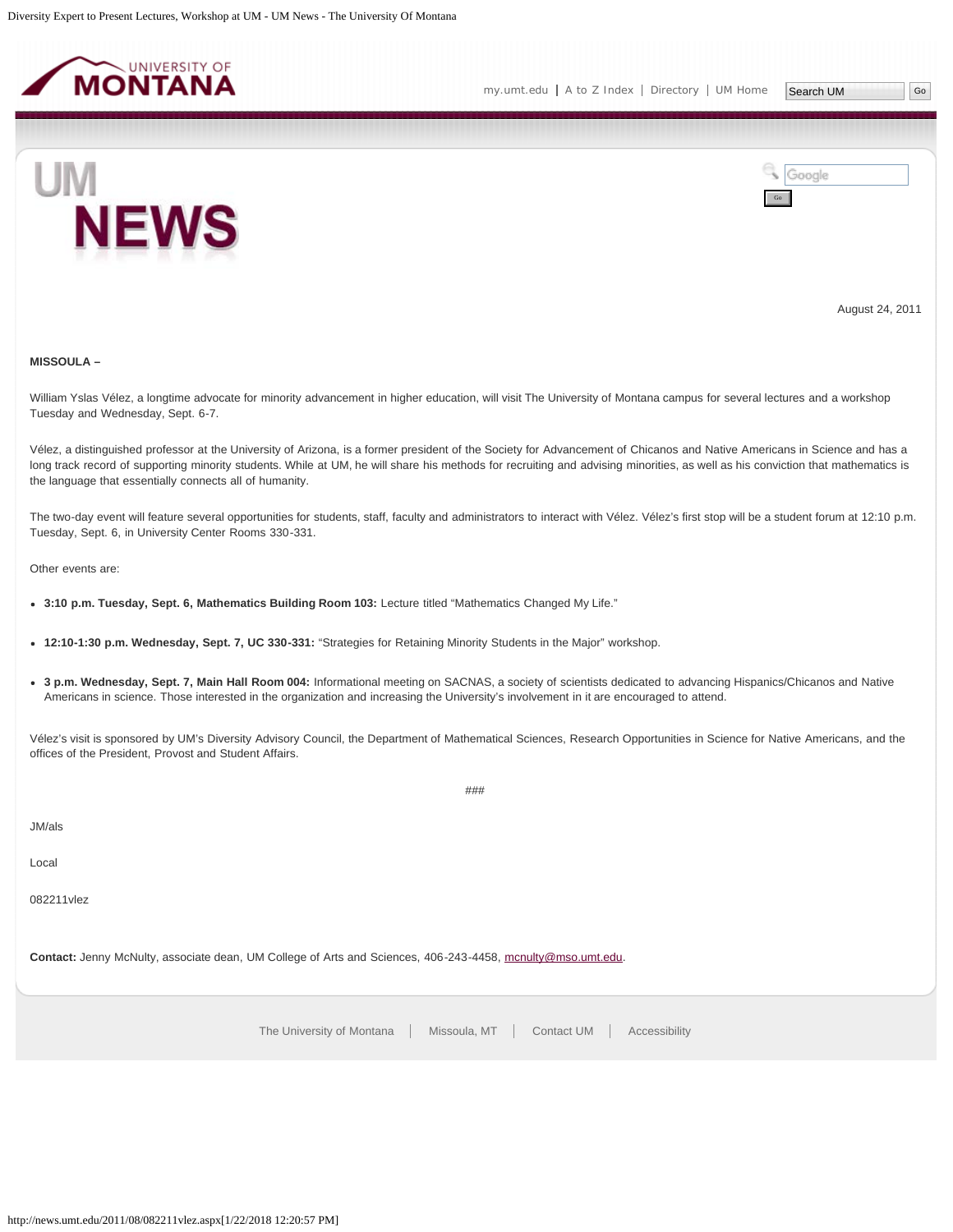<span id="page-17-0"></span>



August 23, 2011

# **MISSOULA –**

University of Montana President Royce C. Engstrom will host a question-and-answer session following the State of the University address on Friday, Aug. 26, in the Masquer Theatre of UM's Performing Arts and Radio/Television Center. The session is open to the public and will begin shortly after the annual address. Refreshments will be served.

Engstrom's State of the University address, which outlines UM's institutional priorities for the upcoming academic year, will start at 10 a.m. in the PAR/TV Center's Montana Theatre. Refreshments will be available starting at 9:30 a.m. in the Montana Theatre foyer.

###

A live video stream of the State of the University address will be available online at<http://www.umt.edu/president/sotu/stream>.

ALS

Western Montana, dailies

082311sotu

**Contact:** Jim Foley, UM executive vice president, 406-243-2311, [james.foley@umontana.edu](mailto:james.foley@umontana.edu).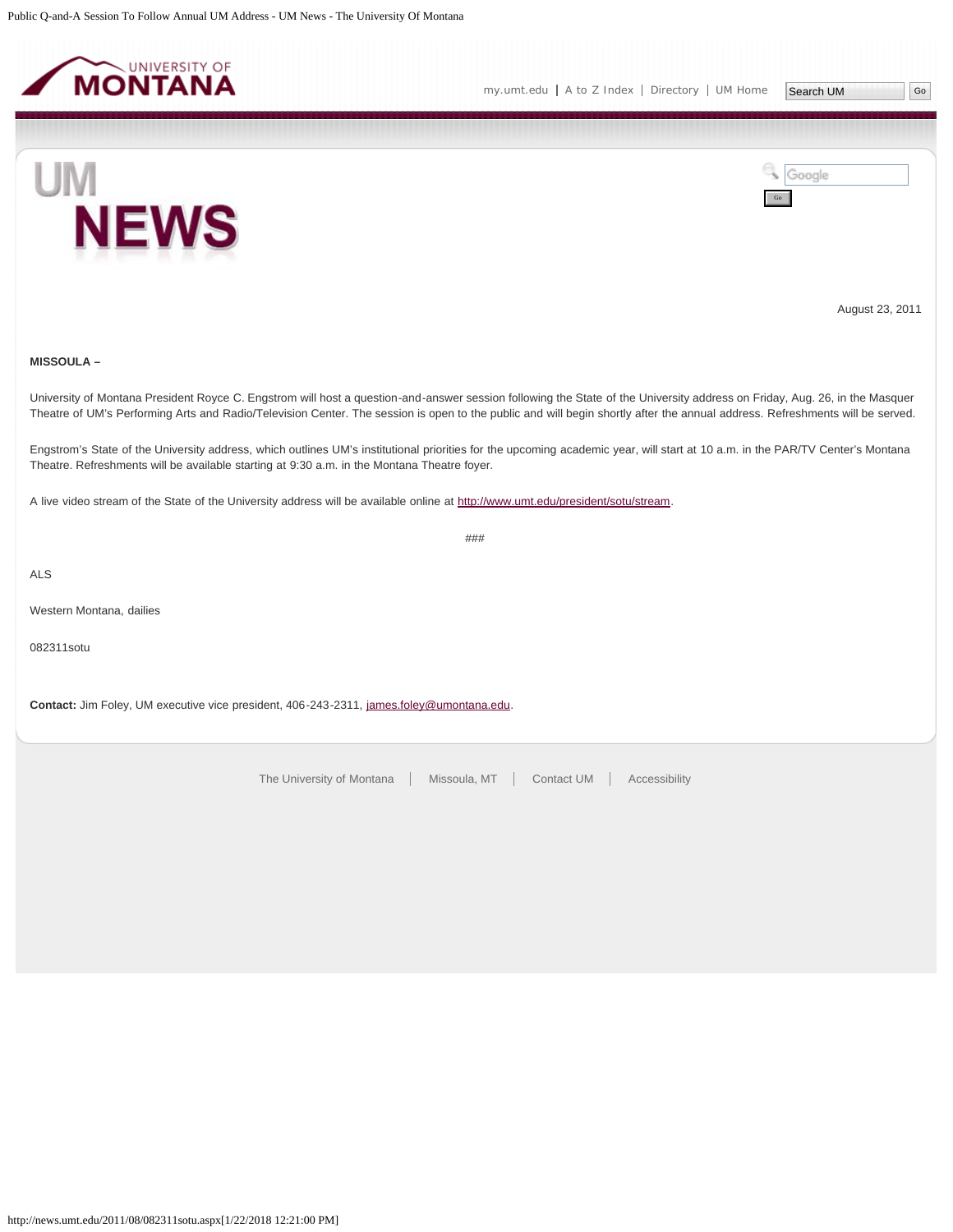<span id="page-18-0"></span>



August 23, 2011

# **MISSOULA —**

The University of Montana's Division of Student Affairs invites all students, faculty and staff to "Get Your Griz On" during the 2011 WelcomeFeast from 11 a.m. to 1:30 p.m. Friday, Sept. 2, on the Oval.

Participants can enjoy free food, live music and games and access information on campus life. A closed-captioned, outdoor screening of "Kung Fu Panda 2" will be shown on the Oval at 9:30 p.m.

The event is free and open to members of the campus community. Sponsors include ASUM, The Bookstore at UM, Campus Recreation, Career Services, Curry Health Center, Disability Services for Students, Division of Student Affairs, Enrollment Services, Facility Services, Grizzly Athletics, Office of the President, Office of the Provost, Office of Sustainability, Office of the Vice President of Administration & Finance, Residence Life, ROTC, UM Alumni Association, University Center, University Dining Services and Coke.

For more information call Mary Lester in University Center Student Involvement at 406-243-5590 or email at [mary.lester@mso.umt.edu.](mailto:mary.lester@mso.umt.edu) Groups interested in reserving a display table can call the University Center at 406-243-5082.

###

AD, aw

Campus

082311wlcm

**Contact:** Mary Lester, University Center Student Involvement, 460-243-5590, [mary.lester@mso.umt.edu.](mailto:mary.lester@mso.umt.edu)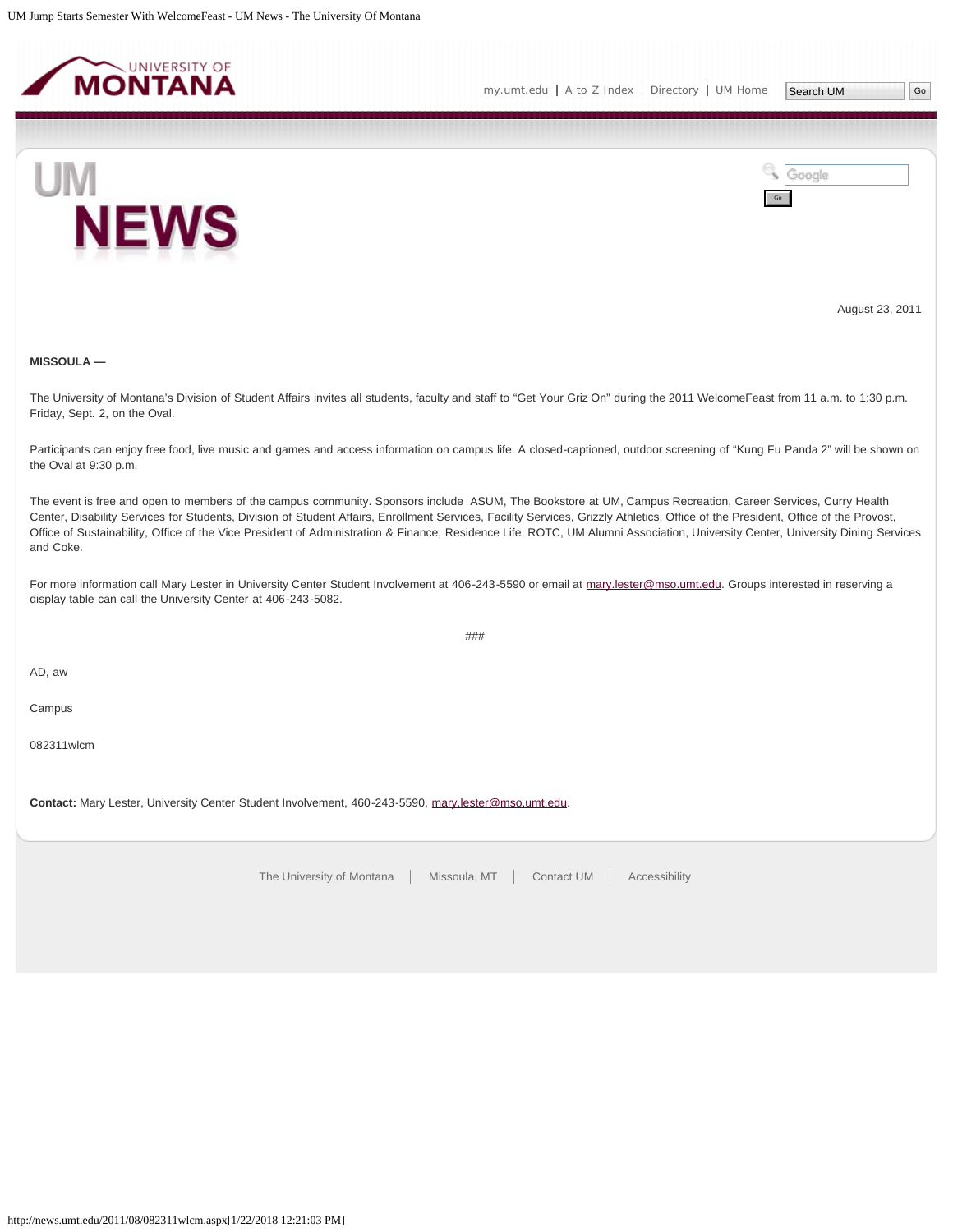<span id="page-19-0"></span>



August 22, 2011

#### **MISSOULA –**

Montana businesses are discovering that engaging in sustainable business practices increases worker productivity, reduces costs, preserves the environment, offers opportunities and provides competitive advantages, according to the latest issue of the Montana Business Quarterly.

Sustainability is becoming a top priority for many of the state's business managers and owners who have developed green business strategies, implemented green business programs and hired sustainability coordinators to oversee them, authors Lisa Swallow and Jerry Furniss wrote in their article titled "Green Business: Reducing Carbon Footprint Cuts Costs and Provides Opportunities."

From small operations to high-tech startups and major corporations, Montana's business sector is using recycled and renewable materials, making investments in energy efficiency improvements, developing innovative technologies to solve environmental problems and attempting to reduce its carbon footprint, the article says.

"The impact that businesses have on the environment and society is becoming more important to customers, employees and investors," wrote Swallow and Furniss. "Customers and shareholders are shunning companies that do not include reports about their progress toward sustainability, or good corporate citizenship, or that fail to live up to consumer or shareholder expectations."

The article includes profiles of Montana businesses that are successfully engaging in green practices, including Rivertop Renewables, the Missoula Federal Credit Union, the East End Colony Salmon Farm, the Kettlehouse Brewing Co. and St. Patrick Hospital.

Other articles in the summer issue of the Montana Business Quarterly include a look into the rise of organic farming in Montana, an update on the state's struggling housing markets and a report on the growth earlier in the decade of vacation homes around the state's lakes and ski resorts.

The Montana Business Quarterly is published by Bureau of Business and Economic Research at The University of Montana and is partially supported by the Missoula Federal Credit Union. Annual subscriptions are available for \$35. For more information or to subscribe, go to [http://www.bber.umt.edu](http://www.bber.umt.edu/) or call 406-243-5113.

###

SF/alw 081611abiz **State** 

**Contact:** Shannon Furniss , editor, Montana Business Quarterly, UM Bureau of Business and Economic Research, 406-243-5113, [shannon.furniss@business.umt.edu](mailto:shannon.furniss@business.umt.edu).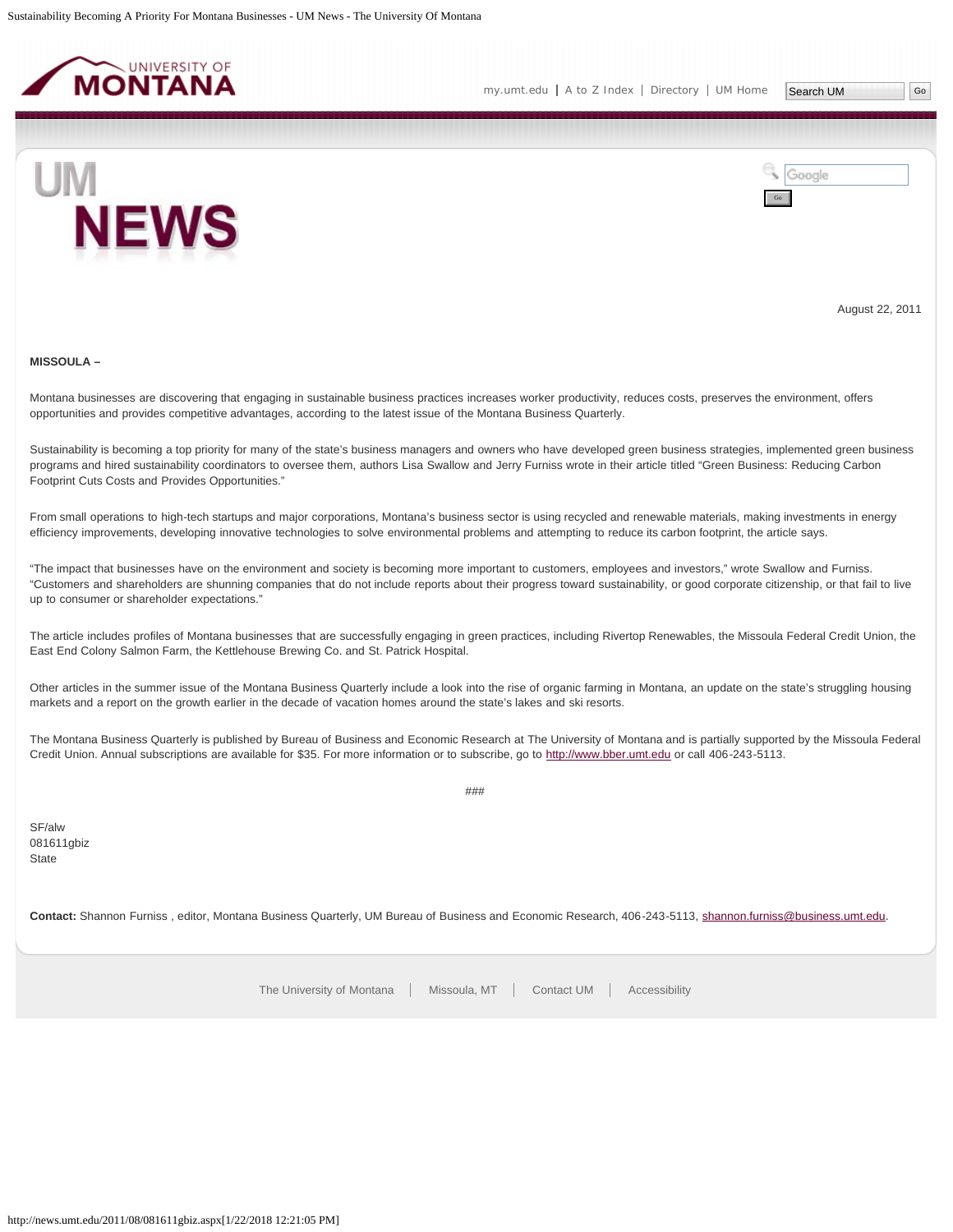<span id="page-20-0"></span>



August 19, 2011

# **MISSOULA –**

Miranda Lambert, the reigning Academy of Country Music female vocalist of the year, will perform live in concert at 7:30 p.m. Tuesday, Oct. 11, in the Adams Center at The University of Montana.

Ticket prices range from \$32.25 to \$47.25, plus applicable fees. Tickets will go on sale at 10 a.m. Friday, Aug. 26, at all GrizTix outlets, including the Adams Center Box Office, The Source in the University Center, Worden's Market, Southgate Mall and the MSO Hub. Tickets also will be available online at [http://www.griztix.com](http://www.griztix.com/) or by calling 888-MONTANA.

In addition to ACM female vocalist of the year honors, Lambert also received single of the year and video of the year accolades for her hit "The House That Built Me." Her other hit songs include "White Liar," "Only Prettier" and "Heart Like Mine."

Rising stars Justin Moore and The Randy Rogers Band will open for Lambert. The concert is presented by UM Productions.

For more information visit [http://umproductions.org](http://umproductions.org/).

###

AR/als

Western Montana

081911lamb

**Contact:** UM Productions, 406-243-6661, [marketing@umproductions.org.](mailto:marketing@umproductions.org)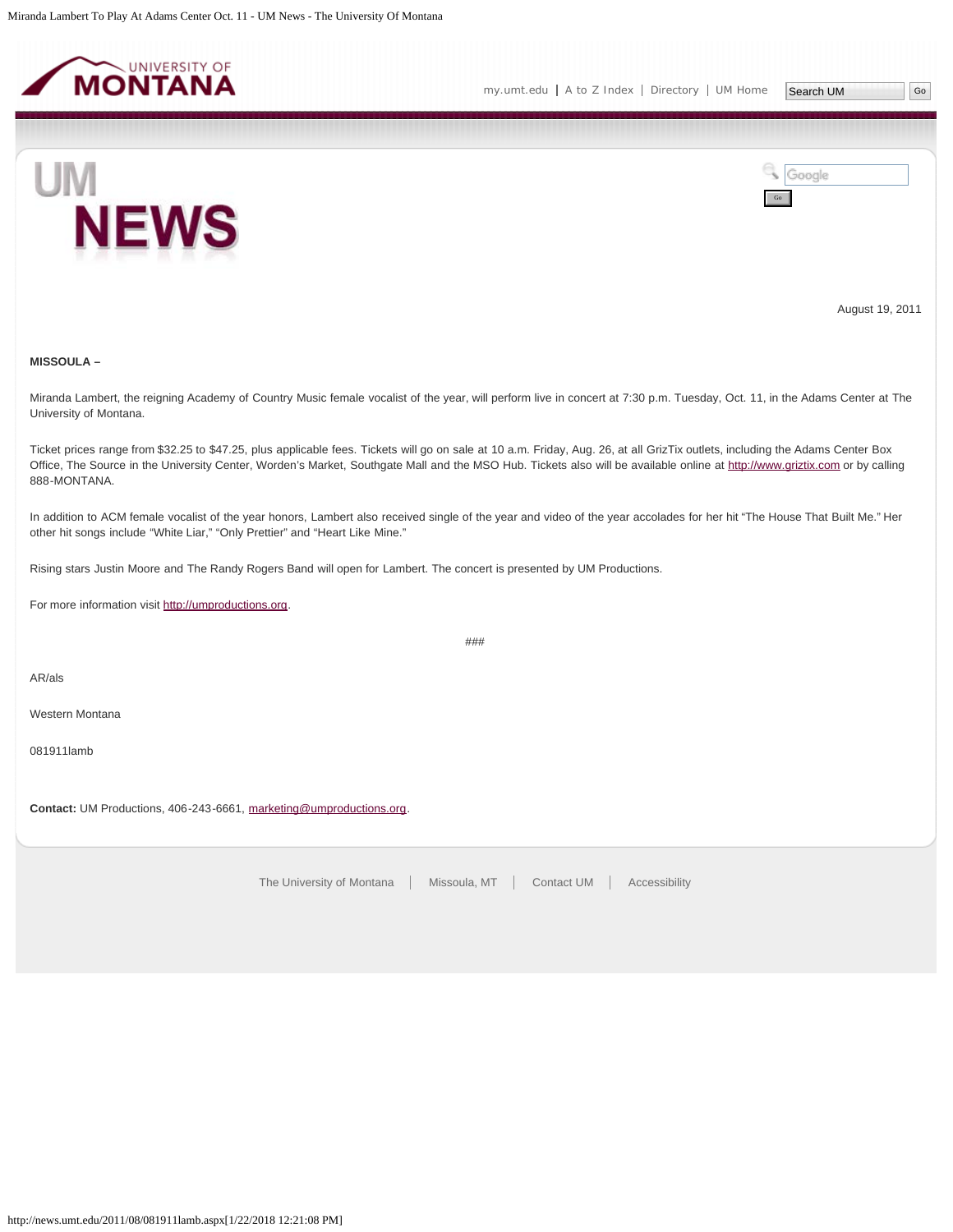<span id="page-21-0"></span>

[my.umt.edu](http://my.umt.edu/) | [A to Z Index](http://www.umt.edu/search/atoz/) | [Directory](http://www.umt.edu/directory/) | [UM Home](http://www.umt.edu/)



Google Go

August 19, 2011

# **HAMILTON –**

The steering committee for the Bitterroot College Program of The University of Montana will hold its monthly meeting at 3 p.m. Wednesday, Aug. 24, in the Human Resource Council Building Meeting Room located at 316 N. 3<sup>rd</sup> St. in Hamilton.

The BCP steering committee is a public board and welcomes members of the public to observe and participate at its meetings.

Agenda topics will include operational, educational planning and fiscal issues. The meeting agenda and supplemental meeting materials will be available Monday, Aug. 22, on the BCP website at <http://www.umt.edu/bcp>(click on "Meetings" under "Steering Committee"), by calling BCP Interim Director Victoria Clark at 406-375-0100 or by emailing [victoria.clark@umontana.edu](mailto:victoria.clark@umontana.edu).

The BCP steering committee is a collaborative group comprised of Ravalli County stakeholders, UM officials and state higher education representatives. The committee is charged with planning an entity to provide responsive and sustainable adult and higher education opportunities to Ravalli County residents. The BCP will be offering more than 30 UM College of Technology and mountain campus courses in the Hamilton area during autumn semester 2011.

###

VC/alw

Local, Bitterroot media

#### 081811bstc

**Contact:** Victoria Clark, interim director, Bitterroot College Program of UM, 406-375-0100, [victoria.clark@umontana.edu](mailto:victoria.clark@umontana.edu).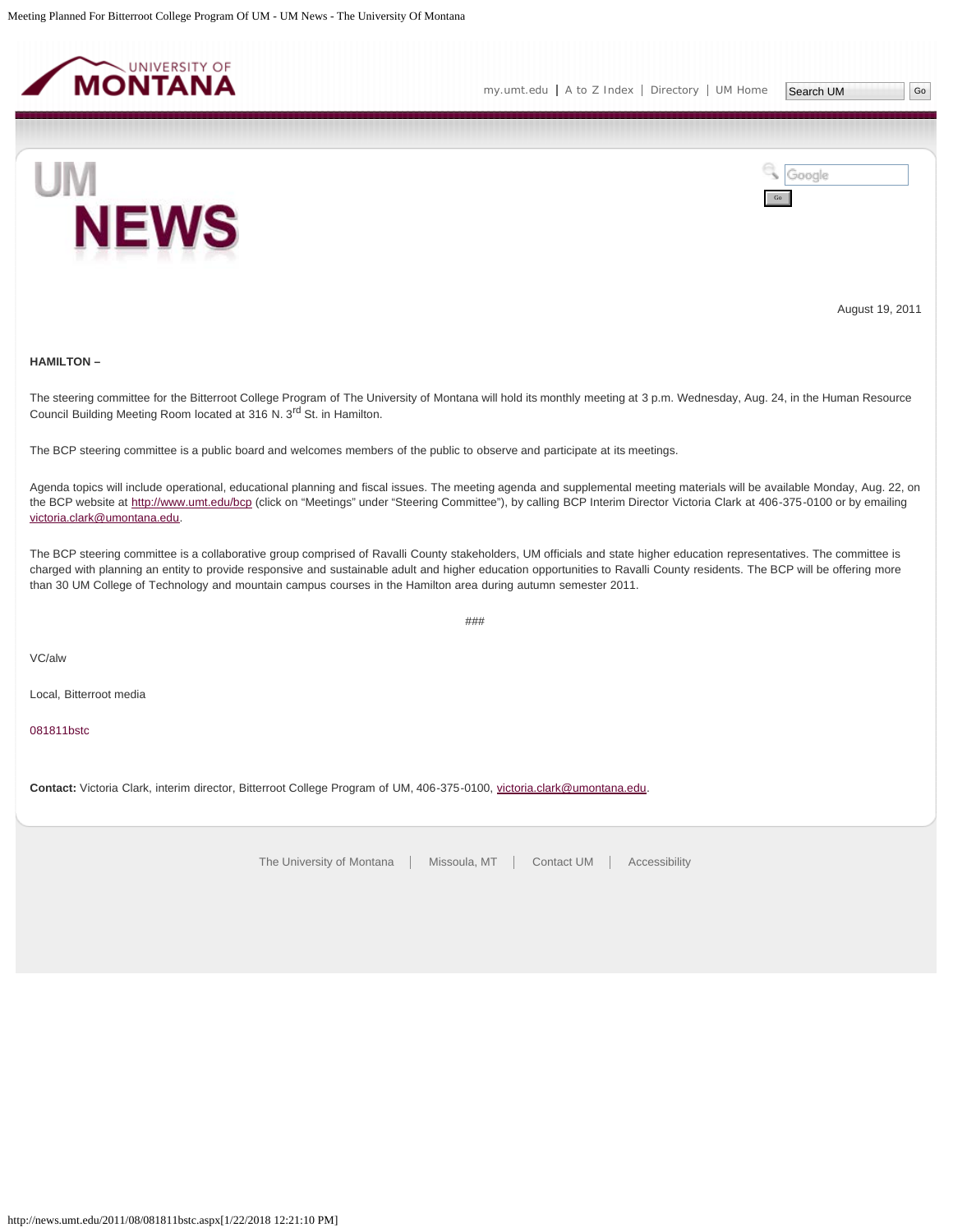<span id="page-22-0"></span>



August 18, 2011

#### **MISSOULA –**

Grizzly Athletics at The University of Montana received a big stamp of approval Aug. 18 when the NCAA announced it has renewed certification of UM's intercollegiate athletic programs.

Certification means the University operates its athletic programs in compliance with operating principles adopted by the NCAA Division I membership.

"This is a big deal for us and the culmination of months of hard work by many people on campus," UM Athletic Director Jim O'Day said. "It means Grizzly Athletics is in good standing with the NCAA and that we offer healthy, competitive programs here at The University of Montana."

The certification process started last summer with a self-study focused on governance, commitment to rules compliance, academic integrity, gender diversity and studentathlete well-being.

The committee responsible for the study included President Royce Engstrom, UM administrators Teresa Branch and Bill Muse, University employees, students, athletics department personnel and the community at large.

The NCAA requires UM to complete a self-study at least once every seven years. UM completed its first certification self-study in 1996. Its second certification self-study was done in 2003.

Twenty-seven NCAA member institutions nationally were certified on Aug. 18. Montana State University and Appalachian State University were among those to earn renewed certification at this time.

Grizzly Athletics has earned its share of good news this summer. In July the department was notified that UM had won the Big Sky Conference Sterling Savings Bank Presidents' Cup. The award honors the conference member institution with the best performances for both academics and athletics. UM has finished in the top three the past five years, claiming the cup in 2006-07 and posting a pair of runner-up finishes.

The NCAA is a membership organization of colleges and universities that participate in intercollegiate athletics. The primary purpose of the association is to maintain intercollegiate athletics as an integral part of the educational program and the athlete as an integral part of the student body. Activities of NCAA membership include formulating rules of play for NCAA sports, conducting national championships, adopting and enforcing standards of eligibility, and studying all phases of intercollegiate athletics.

###

#### CBS

Western Montana, dailies

081811ncaa

**Contact:** Teresa Branch, UM vice president for student affairs, 406-243-5225, [teresa.branch@mso.umt.edu;](mailto:teresa.branch@mso.umt.edu) Bill Muse, UM associate vice president for planning, budgeting and analysis, 406-243-5661, [bill.muse@umontana.edu](mailto:bill.muse@umontana.edu); Jim O'Day, UM athletic director, 460-243-5419, [odayjm@mso.umt.edu.](mailto:odayjm@mso.umt.edu)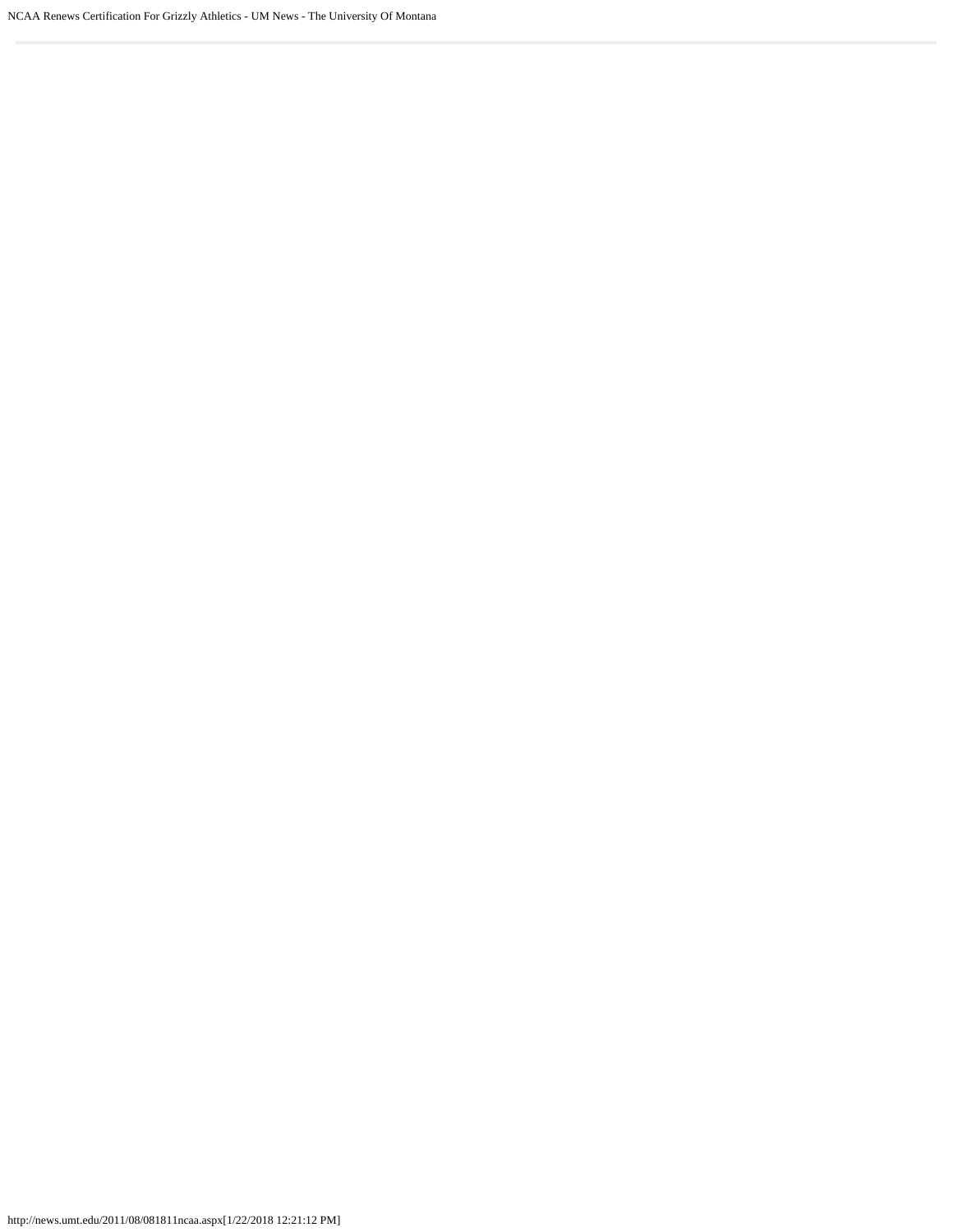<span id="page-24-0"></span>



August 18, 2011

#### **MISSOULA –**

Montana ranks 33rd overall in key indicators of child health and well-being, according to data recently released in the Annie E. Casey Foundation's 2011 KIDS COUNT Data Book.

"Between 2000 and 2011, Montana slipped from 21st to 33rd in the national rankings of child well-being," said Thale Dillon, the director of Montana KIDS COUNT. "This indicates that children in 32 other states have a better quality of life than they do in Montana."

This year's data book indicates that while Montana has experienced improvements in the child and teen death rates (down 33 percent and 18 percent since 2000, respectively) and stability in the percentage of babies born at low birth weight (7.4 percent of all births in 2008), the state also has seen an increase in the percentage of teen births and the child poverty rate (up 11 percent and 24 percent since 2000, respectively).

According to data compiled in the book, the economic and social gains U.S. children experienced in the 1990s began to stall even before the recession began. The country saw an 18 percent increase in the child poverty rate between 2000 and 2009, which translates into 2.5 million more children living below the federal poverty line.

The annual KIDS COUNT report features data about children and families in the areas of economic well-being, education, health, early childhood, safety and more. The book includes more than 100 indicators at the state level, including two new indicators this year: the number of children affected by home foreclosures and the percentage of households in which at least one parent is unemployed. In Montana foreclosures have affected 2 percent of children and an estimated 8 percent live in households with at least one unemployed parent.

"In terms of foreclosure levels, Montana has escaped the worst impact compared to other states," said Patrick Barkey, director of the Bureau of Business and Economic Research at The University of Montana. "However, there also are a number of states that fared considerably better. Additionally, foreclosure levels differ greatly between counties."

A result of those differences, he said, is that the less alarming statewide statistics could mask much greater hardships in some counties.

The KIDS COUNT Data Book, which includes state-by-state rankings and supplemental data, is available online at<http://datacenter.kidscount.org/>DataBook/2011. For interactive Montana KIDS COUNT data, visit [http://datacenter.kidscount.org/MT.](http://datacenter.kidscount.org/MT)

Funded by the Annie E. Casey Foundation, Montana KIDS COUNT is a statewide effort to track the status and well-being of Montana children by collecting, analyzing and disseminating data.

###

TD/als

Dailies, weeklies

081711kids

**Contact:** Thane Dillon, Montana KIDS COUNT, 406-243-2780, [thale.dillon@business.umt.edu](mailto:thale.dillon@business.umt.edu).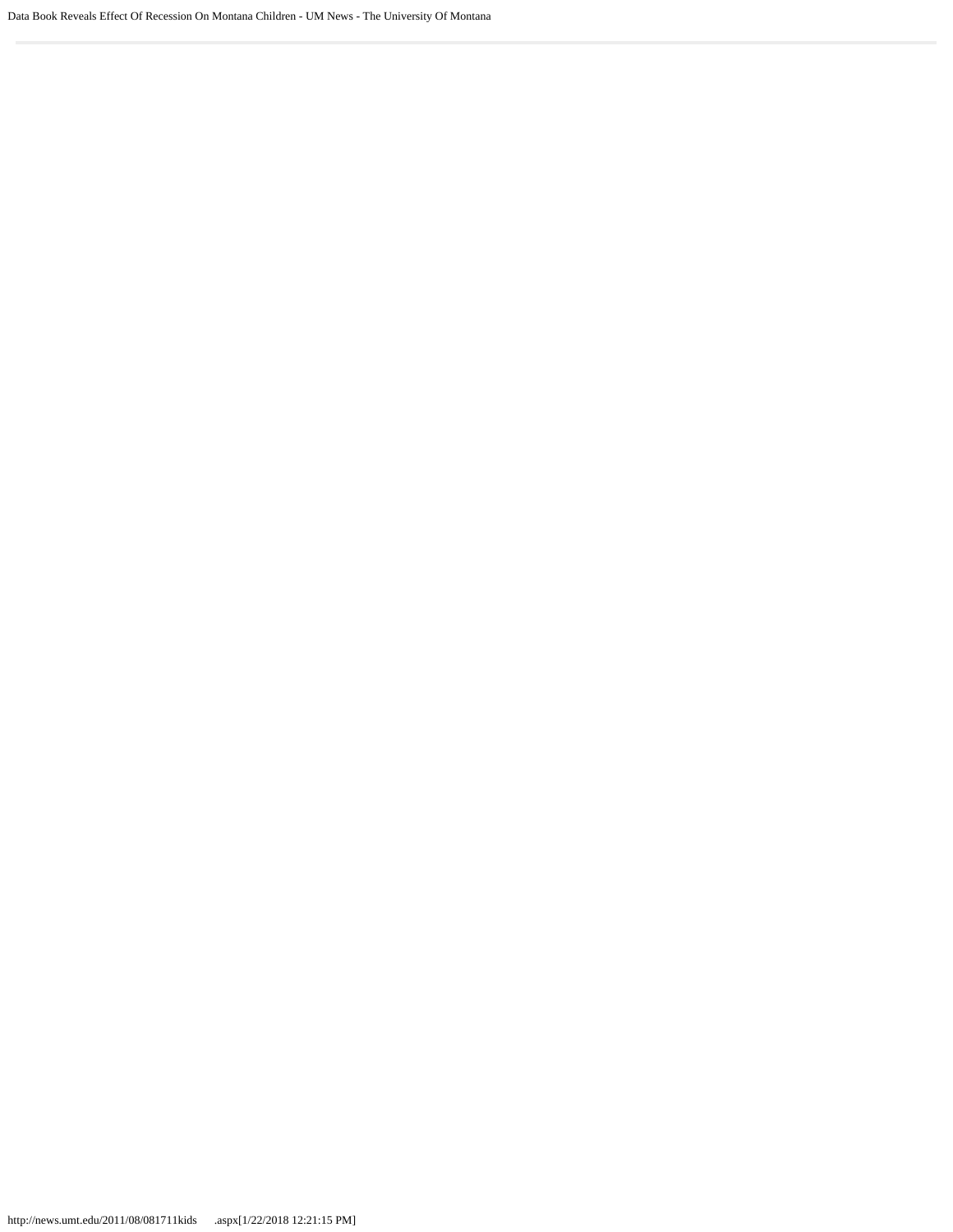<span id="page-26-0"></span>



August 17, 2011

# **MISSOULA –**

The Jackie Britton Band, founded by University of Montana students more than 30 years ago, will reunite to perform live in concert at 8 p.m. Thursday, Sept. 29, in the University Theatre at UM.

Tickets cost \$12 for students and \$27 for general admission. VIP tickets also are available for \$75. VIP admission will include a hosted cocktail and hors d'oeuvres party with the performers. Proceeds from ticket sales will fund UM School of Music scholarships.

Tickets are available at Rockin Rudy's, all GrizTix outlets, by calling 800-MONTANA and online at [http://www.griztix.com](http://www.griztix.com/). Student tickets only are available at The Source in the University Center or at the Adams Center box office.

The concert will feature favorites from the Jackie Britton Band's most recent albums, "Throwback" and "Back to What Used To Be," produced by the band's acclaimed songwriters, John Boyle and Scott Sechman. The band's music, which features two guitars, mandolin, harmonica, keyboards, saxophone, percussion, drums, violin, cello and bass, has been described as "eclectic, dynamic and riveting."

For more information go online to [http://www.jackiebrittonband.com](http://www.jackiebrittonband.com/).

###

TW/als

Western Montana

081711jcki

**Contact:** Thomas Webster, University Theatre director, 406-243-2853, [thomas.webster@umontana.edu](mailto: thomas.webster@umontana.edu).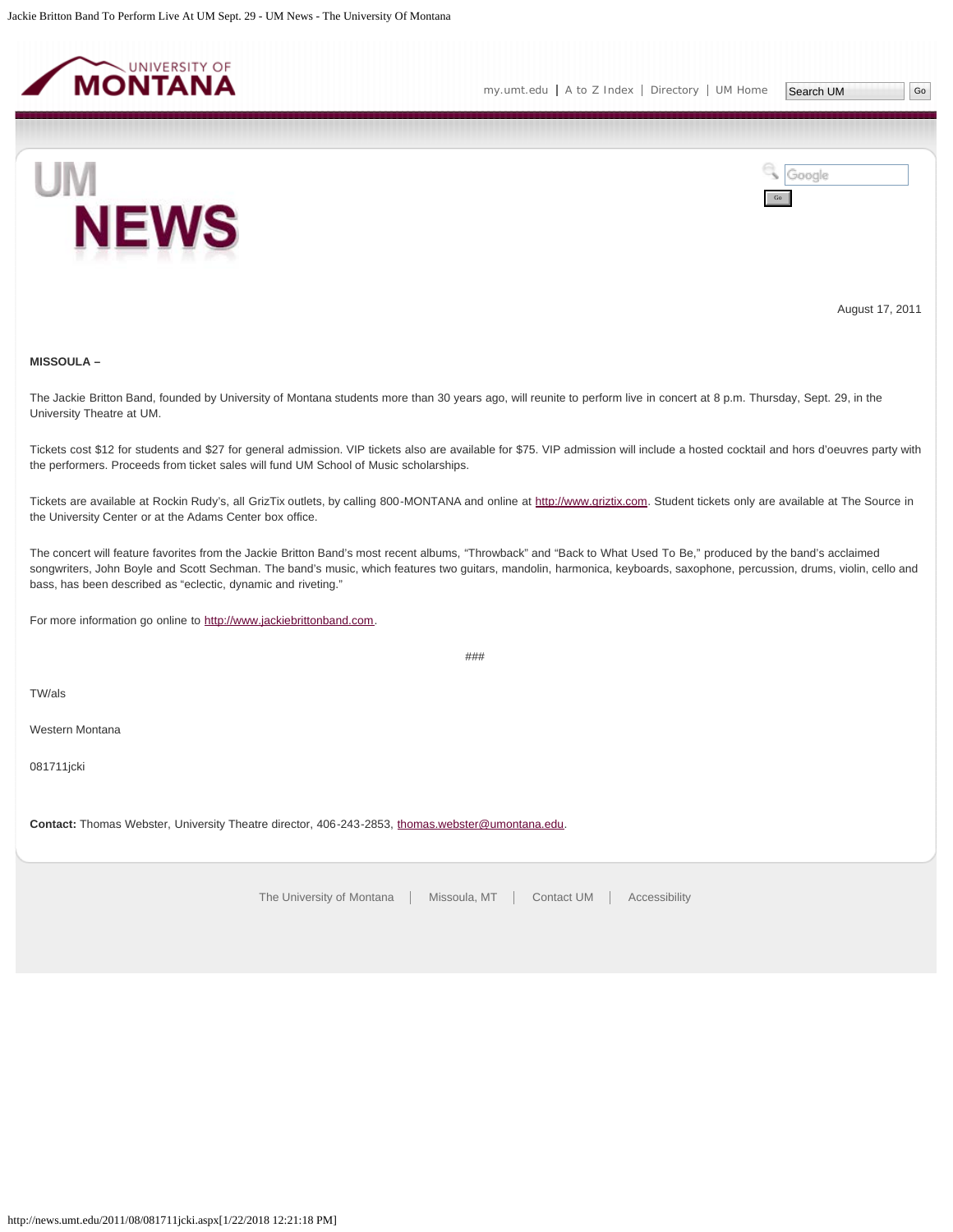<span id="page-27-0"></span>



August 17, 2011

# **MISSOULA –**

University of Montana President Royce C. Engstrom will outline UM's institutional priorities for the upcoming academic year during his first State of the University address at 10 a.m. Friday, Aug. 26.

The public is invited to the event, which takes place in the Montana Theatre of UM's Performing Arts and Radio/Television Center. Refreshments will be available starting at 9:30 a.m. in the Montana Theatre foyer.

During the event, the president will introduce new UM faculty and administrators and recognize faculty members who have earned promotions or tenure during the past year. A public question-and-answer session with the president will follow the address.

A live video stream of the State of the University address will be available online at [http://www.umt.edu/president/sotu/stream/.](http://www.umt.edu/president/sotu/stream/)

###

ALS

Western Montana, dailies

081711sotu

Contact: Jim Foley, UM executive vice president, 406-243-2311, [james.foley@umontana.edu](mailto:james.foley@umontana.edu).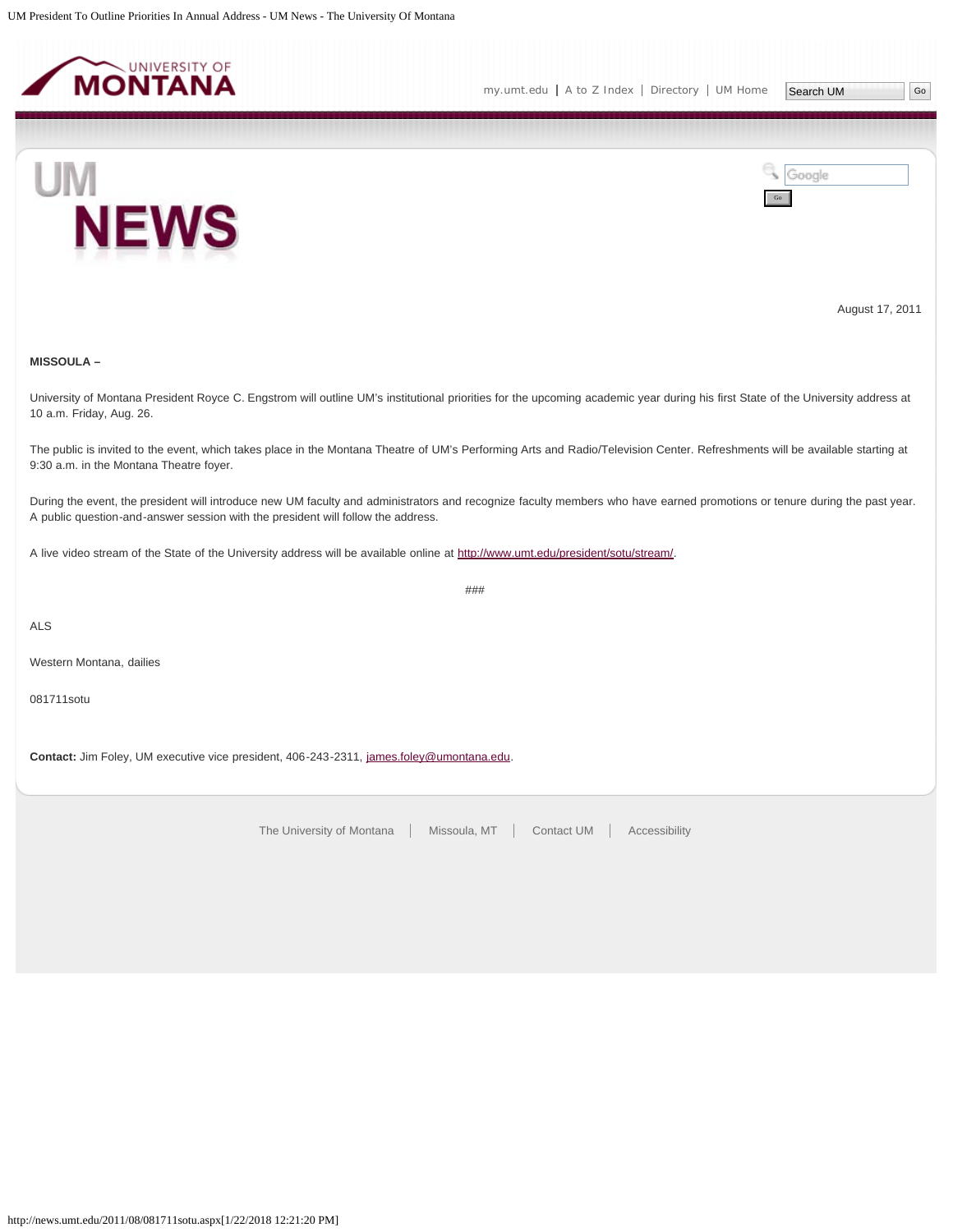<span id="page-28-0"></span>



August 16, 2011

#### **MISSOULA —**

Community members 50 and older can explore topics ranging from literature, history and politics to mathematics and the natural sciences through courses offered by the Osher Lifelong Learning Institute at The University of Montana this fall.

Courses are taught by dynamic UM and community educators and take place during September, October and November. Registration is now open for all fall courses.

A \$20 annual MOLLI membership fee is required to enroll. Most courses cost \$60 each, and MOLLI is offering a fall special that includes two courses for \$100, a 33 percent savings on the second class.

This fall MOLLI will offer a selection of evening courses in addition to its daytime schedule. Also, longtime Montanan and historian Hal Stearns will lead a three-day historical bus tour of Fort Benton and Great Falls with an overnight stay. Titled "Following Magical Montana Trails," participants will meet Monday, Sept. 12, for a pre-trip short course, followed by the bus tour Tuesday and Wednesday, Sept. 13-14.

In conjunction with the Montana Museum of Art & Culture's exhibition "War Torn: The Art of Ben Steele," MOLLI is offering a course titled Surviving Bataan: The Art of Ben Steele. This three-part series includes a breakfast meeting with Steele.

Additional fall 2011 course titles and instructor are:

# **Thursdays**

- Constitutional Law & Philosophy, Tom Huff.
- World War II in the Pacific, James Koch.
- Time Traveling through Mathematics: A Cultural Voyeuristic View, Bharath Sriraman.
- Life Writing for Everyone, Joyce Hocker.
- Our Amazing Earth: Evolution through Volcanism, Plate Tectonics & Atmospheric Processes, Ian Muirhead Lange.
- Climate Change: Myths, The Science, Reality, Challenges, & What's Next, Don Hyndman.
- The Soul of Europe Today, Richard Drake.
- Nature's Critical Interactions: How Partnerships Run the World, Diana Six.
- Making Believe, Believing What You Make: Poetry of Frost & Stevens, Robert Pack.
- Justice: Classical Theories & Contemporary Problems, Dane Scott.
- Is There Hope for Burma?, Steven Levine.
- **Biting Off More Than We Can Chew: Managing the Economy in a Twitter World, Dennis O'Donnell.**

# **Thursday evenings**

- The Art & Culture of Central Europe, Rafael Chacón.
- The U.S. & the Middle East: Dancing on the Heads of Snakes, Mark Johnson.

# **Fridays**

- Forgiveness & Reconciliation, Gary Hawk.
- Montana in the Eye of the Beholder: One Hundred Years of Black & White Photography, Jim Sieg.
- Reading the Short Story, David Allan Cates.
- Introduction to India, Ruth Vanita.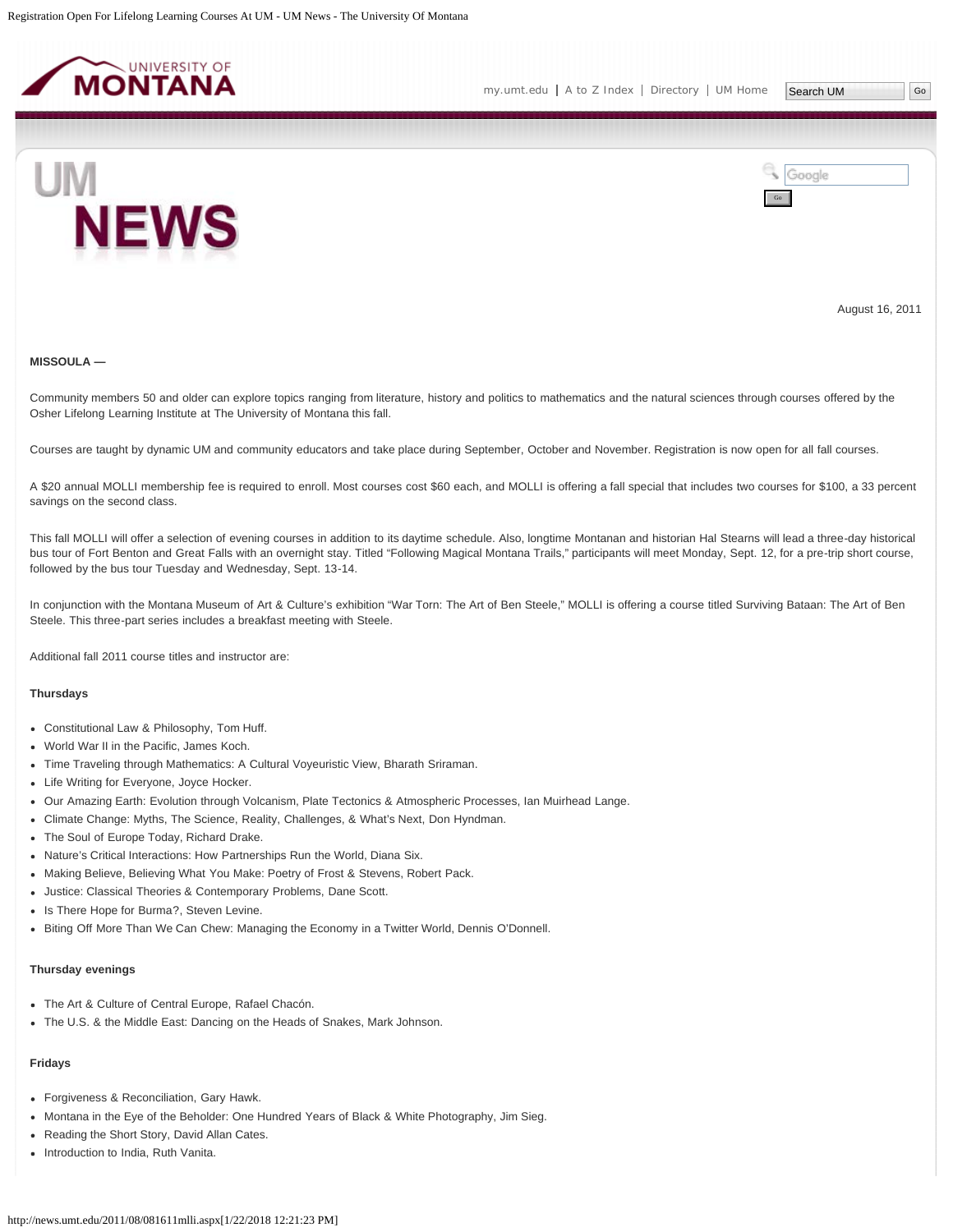Registration Open For Lifelong Learning Courses At UM - UM News - The University Of Montana

Born in the U.S.A.: American History Through Children's Eyes, Anya Jabour.

- Prayer & Civil Rights, Tobin Miller Shearer.
- Fostering Creativity, Eileen Rafferty.

Complete course descriptions, locations, times, instructor information and registration can be found on MOLLI's website at<http://www.umt.edu/molli>.

###

DF/als

Western Montana, dailies

081611mlli

**Contact:** Dannette Fadness, Osher Lifelong Learning Institute at UM, 406-243-2905, [dannette.fadness@umontana.edu.](mailto:dannette.fadness@umontana.edu)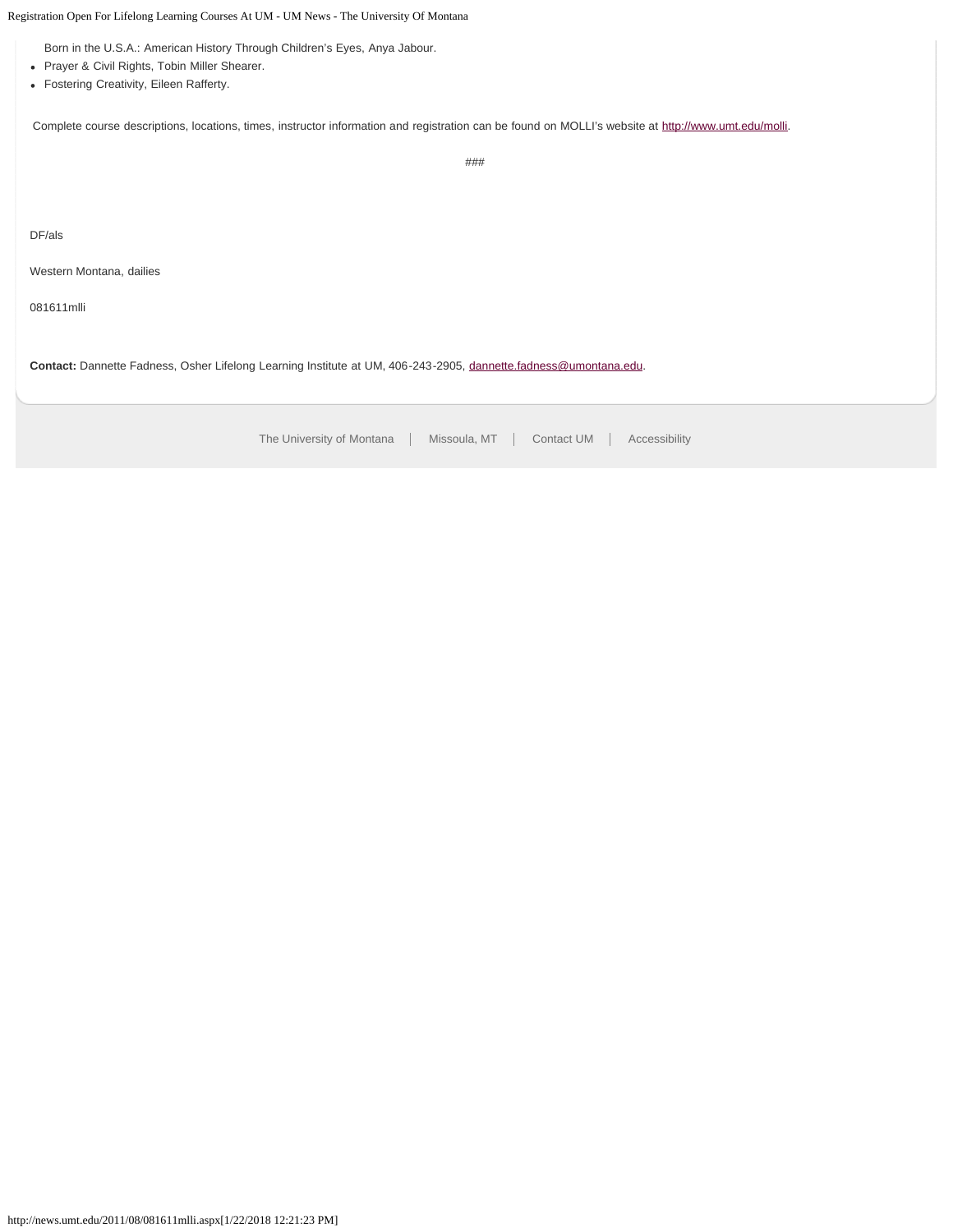<span id="page-30-0"></span>



August 16, 2011

# **MISSOULA —**

Montana Public Radio and the Jeannette Rankin Peace Center have teamed up to present a public reading of "peace" literature and poetry at 7 p.m. Wednesday Aug. 24, in the Fireside Room of the University Congregational Church in Missoula, located at 405 University Ave.

Readers include Kevin Canty, Sheryl Noethe, John Engen, Kim Anderson, David Moore, Lisa Simon, Shaun Gant, Chérie Newman and Betsy Mulligan-Dague.

MTPR recently received grant funding to increase awareness for the upcoming five-part PBS series "Women, War & Peace" by creating community partnerships through its popular weekly literary radio program, "The Write Question." The Aug. 24 reading will be recorded and used to create two episodes of "The Write Question" that will air on MTPR during late September and early October.

Chérie Newman, producer of "The Write Question," said the grant also will help fund a partnership with the Missoula Writing Collaborative in which student responses to the series will be recorded for the program and published online and in print. Plans also are under way for a Sept. 11 poetry event at Fact & Fiction bookstore in downtown Missoula.

###

CN/alw

Local

081611

**Contact:** Chérie Newman, producer, Montana Public Radio, 406-370-1069, [cherie.newman@mso.umt.edu](mailto:cherie.newman@mso.umt.edu).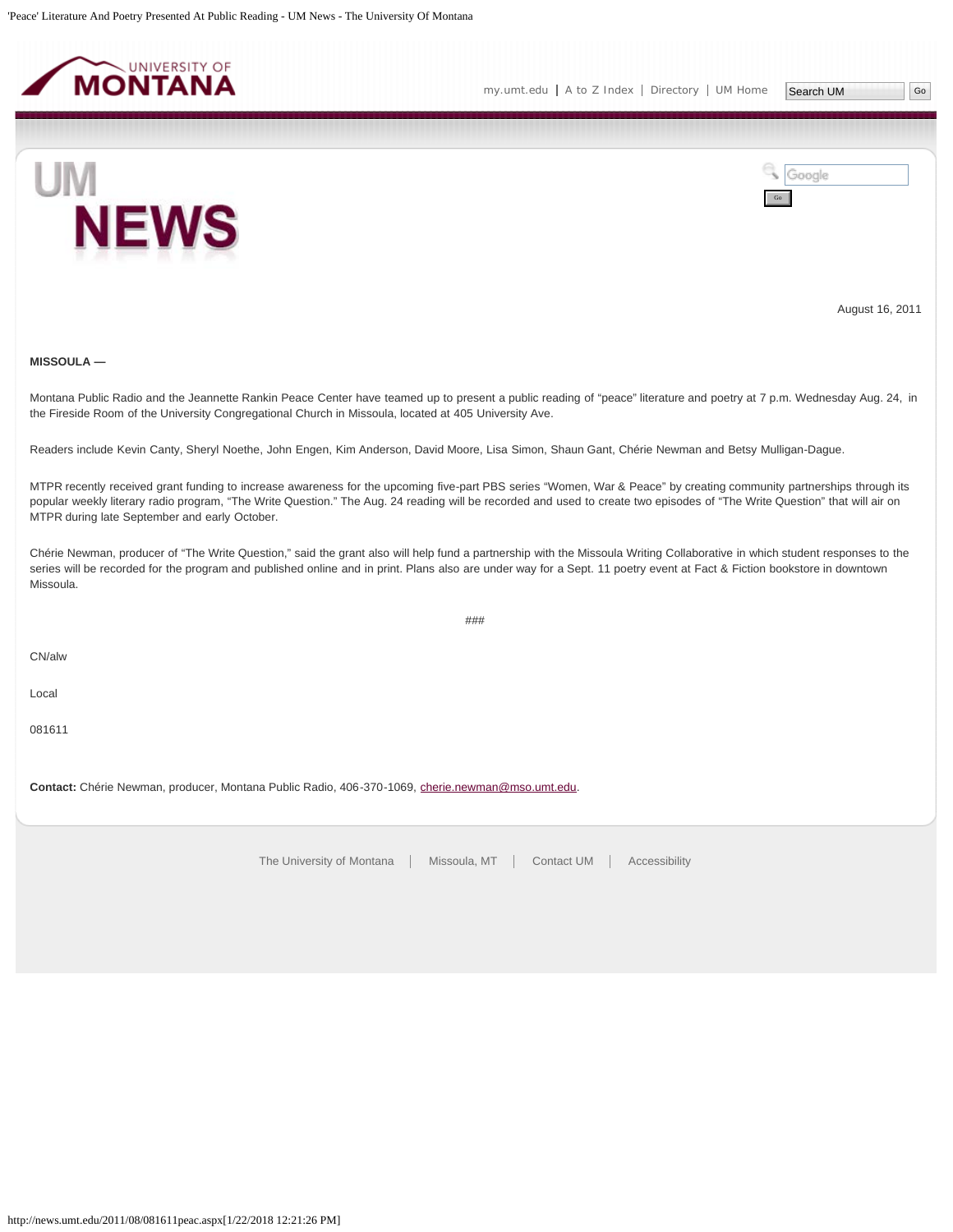<span id="page-31-0"></span>



August 11, 2011

#### **MISSOULA –**

The Institute of International Education has selected The University of Montana as one of 11 colleges and universities to foster higher education ties with India.

UM will participate in the institute's 2012 India initiative, part of its International Academic Partnership Program. Over the next year, UM will engage in a series of training activities arranged by the institute to help implement and sustain partnerships with Indian institutions, culminating with a study tour to India in early 2012 to meet with potential partner campuses and leaders in the Indian higher education system.

A steering committee composed of representatives from across the UM system has formed to facilitate the University's involvement in the project.

"India is a country of enormous importance today, and we have not had a coordinated approach to our involvement with it and its higher education institutions," said Perry Brown, UM provost and vice president for academic affairs. "To some extent this shortcoming will be rectified by our engagement with IAPP, and we will learn a lot more about how we might interact with Indian institutions."

The institute selected UM for the program because of the quality of its academic programming and its commitment to international education, said Peter Baker, the international development program officer for UM International Programs.

"India and its institutions are logical partners for the University because of the growing number of Indian students who come to the United States and because UM has areas of academic strength increasingly important to developing countries such as India," Baker said.

Mehrdad Kia, UM associate provost for International Programs, said the University already is establishing direct partnerships with several Indian universities, and a delegation from those institutions plans to visit Missoula in September and October.

"These new partnerships will allow UM to increase the number of Indian undergraduate and graduate students interested in studying on our campus," Kia said. "They will also allow us to provide UM students with new study abroad opportunities in a country with an ancient history and a rich civilization and culture."

UM joins Fort Hays State University, George Mason University, Northern Illinois University, Queens College, Rollins College, Rutgers, Suffolk University, Thomas College, the University of Kentucky and the University of Oregon as a partner in the program.

Founded in 1919, IIE is a world leader in the international exchange of people and ideas. IIE designs and implements programs of study and training for students, educators, young professionals and trainees from all sectors with funding from government agencies, foundations and corporations.

###

The International Academic Partnership Program was established in 2009 with funding from the Department of Education to help increase the number of partnerships between institutions of higher education in the U.S. and India.

ALS

Western Montana, dailies

081111inda

**Contact:** Mehrdad Kia, UM associate provost for International Programs, 406-243-2289, [mehrdad.kia@umontana.edu.](mailto:mehrdad.kia@umontana.edu)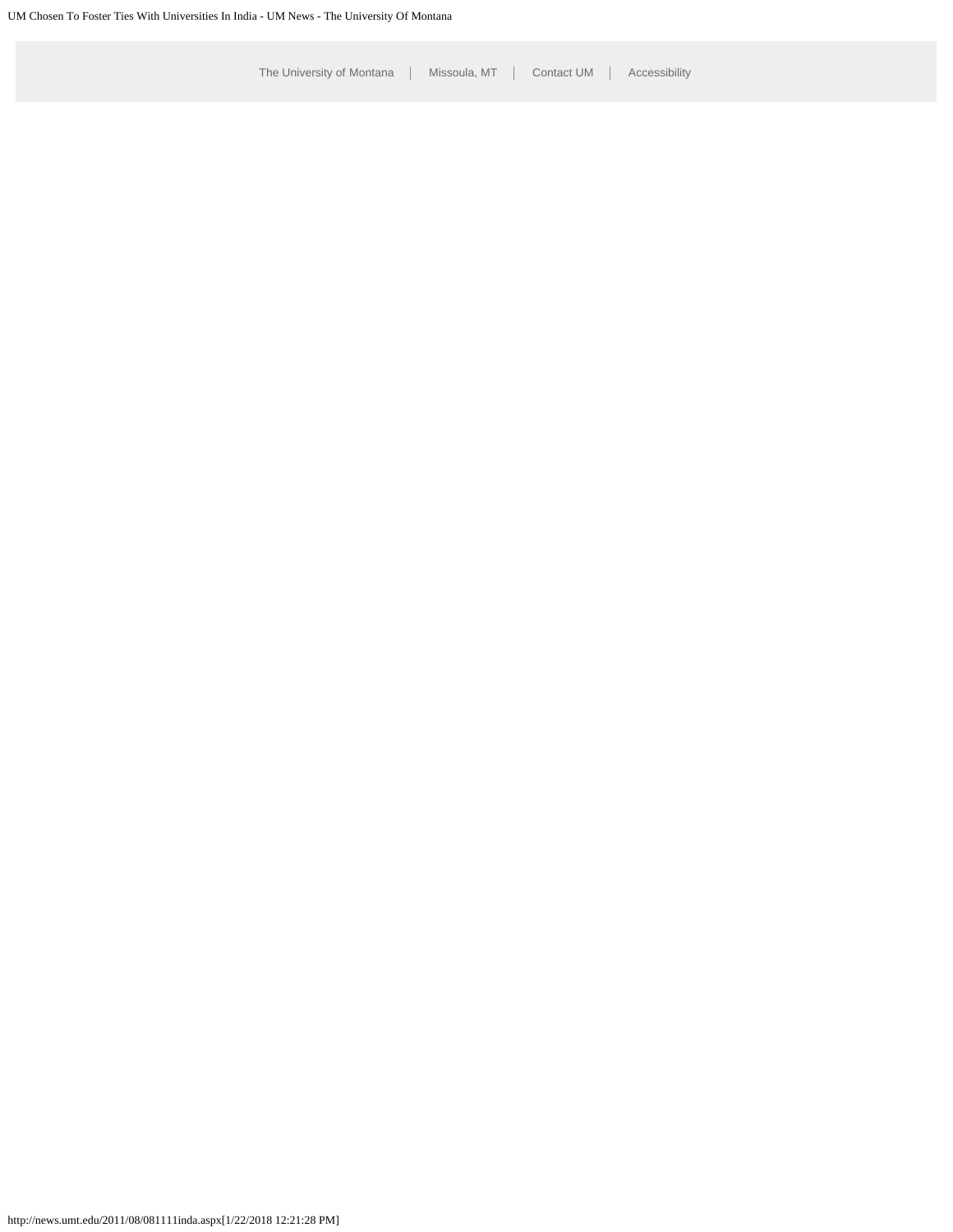<span id="page-33-0"></span>



August 11, 2011

#### **MISSOULA, Mont. –**

Sure, many bacteria cause disease, but most people don't realize how beneficial they can be. The human gut, for example, brims with bacteria that play critical roles in everything from immune system development and extracting energy from food to providing necessary nutrients.

They get a nice comfy home living inside people, and in return they help us. It's a symbiotic relationship.

However, these beneficial partnerships are nothing compared to the complex relationships between bacteria and citrus mealybugs recently discovered by biologists at The University of Montana and Utah State University.

The researchers had previously learned that one of the beneficial bacterial partners, Moranella, lives inside another bacterial symbiont called Tremblaya, which in turn lives inside the cytoplasm of the host insect cell.

"It's the only bacteria-within-a-bacterium symbiosis known," said John McCutcheon, an assistant professor in UM's Division of Biological Sciences. "It's a level of intimacy and partnership never seen before between two bacterial species."

McCutcheon's work and that of his research partner, Utah State's Carol von Dohlen, will be published in the Aug. 23 issue of Current Biology. The article is titled "An interdependent metabolic patchwork in the nested symbiosis of mealybugs."

McCutcheon said animal metabolism is extremely limited when compared to bacteria. At some point during the evolution of the lineage leading to animals, the ability to make 10 of 20 essential amino acids and several vitamins was lost, so animals must acquire those in their diets.

Sap-feeding insects eat only plant sap, which doesn't contain enough amino acids and other important compounds to support animal growth. What these insects have done is develop incredibly elaborate symbioses with bacteria to provide them with the nutrients that are limited by their diet.

"Some sap-feeding insects form stable relationships with one, two or even sometimes more symbionts to provision them with essential amino acids," McCutcheon said. "These bacteria live only within special insect cells, which form special organs in the insect exclusively to house these bacteria."

With the bacteria in the mealybugs, the researchers found an amazing metabolic patchwork in a pattern never seen before.

"For an organism to produce an amino acid, some number of enzymes are required in a certain linear order, which form biochemical pathways," he said. "In previous dualsymbiont systems we've studied, all of the enzymes in a certain pathway are always found either in one of the bacterial symbionts or the other, never in both.

"In the mealybug, we've found an amazing patchwork pattern in several amino acid pathways, where some enzymes in a single linear pathway are encoded in Tremblaya, and some are encoded in Moranella," McCutcheon said. "It's an unprecedented organization, and frankly it's a bit hard to understand how the whole thing works, but it clearly does.

"We think this crazy metabolic organization is the result of the nested structure of the symbiosis," McCutcheon said. "There are several signals indicating that the whole system has moved from just a couple of bacteria working together to something more akin to a mosaic between the organisms."

###

CBS

Local, dailies, select national media

081111bact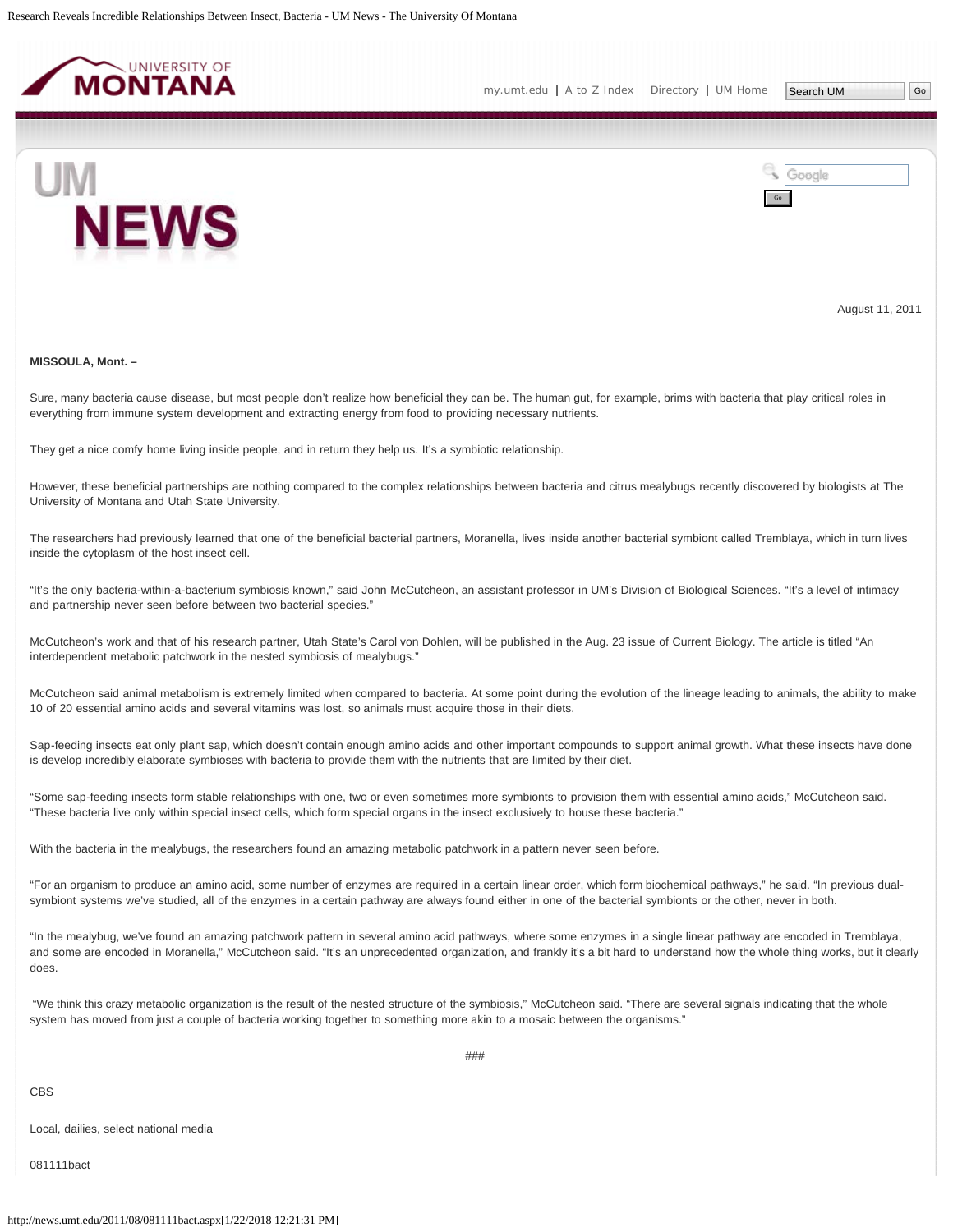**Contact:** John McCutcheon , assistant professor, UM Division of Biological Sciences, 406-243-6071, 406-243-6106, [john.mccutcheon@umontana.edu.](mailto:john.mccutcheon@umontana.edu)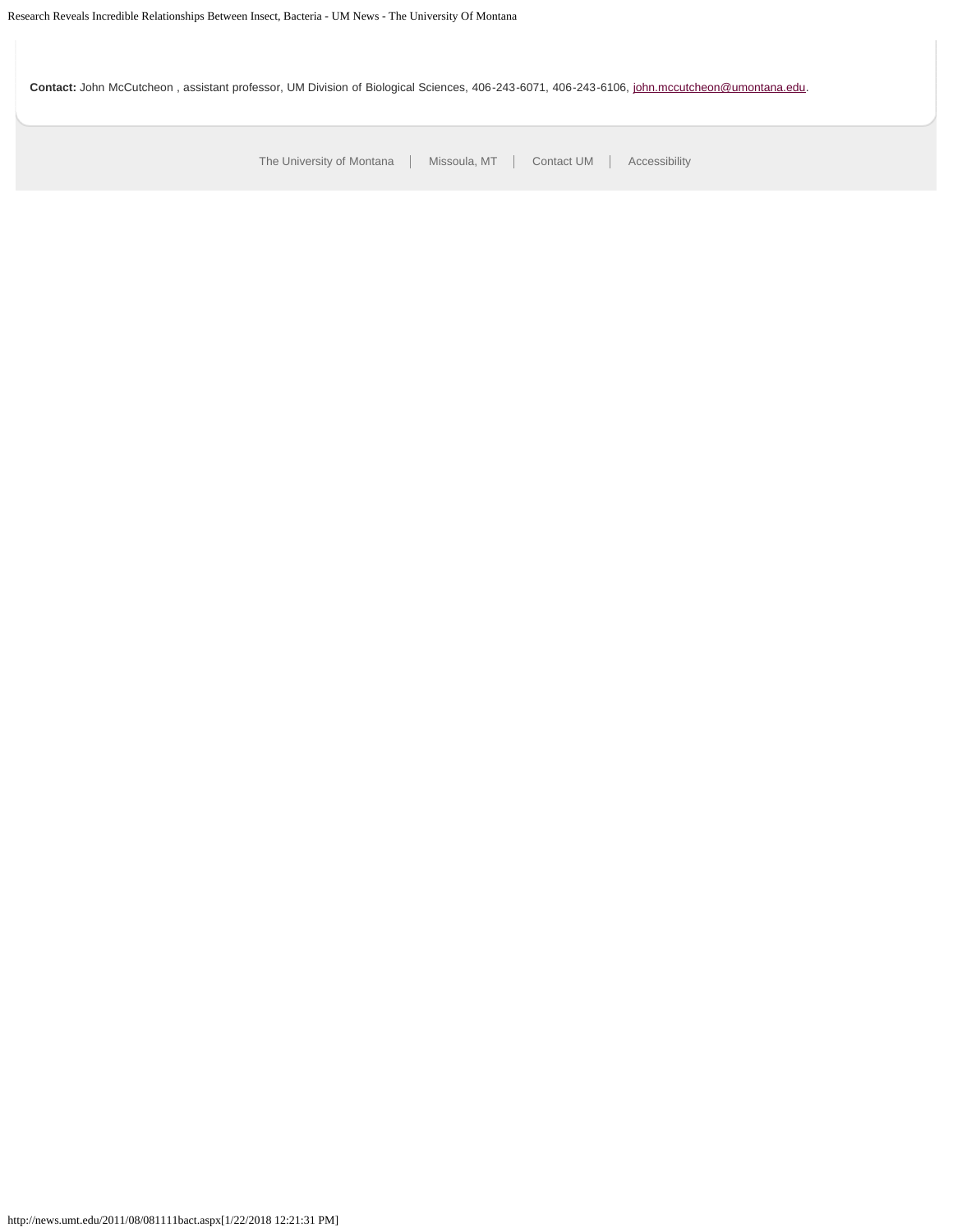<span id="page-35-0"></span>



August 10, 2011

# **MISSOULA –**

More than 45 independent bands from across the continent will descend on Missoula Thursday through Saturday, Aug. 18-20, for the 10th annual Total Fest music festival.

The volunteer-driven festival, sponsored by Wantage USA and KBGA 89.9 College Radio at The University of Montana, will take place at several venues around Missoula and feature headlining band Big Business, as well as Hammerhead, Vaz, Helms Alee, Japanther and others.

###

Three-day Total Fest passes, which include admission to all shows, cost \$45 in advance and are available at Ear Candy Music in Missoula and online at [http://www.totalfest.org](http://www.totalfest.org/). Passes cost \$50 at the door. A complete schedule and list of venues are available on the website.

For more information, call Drew Larson, KBGA promotions director, at 406-243-6139 or email [promotions@kbga.org](mailto:promotions@kbga.org).

DL/als

Western Montana

081011fest

**Contact:** Drew Larson, KBGA promotions director, 406-243-6139, [promotions@kbga.org.](mailto:promotions@kbga.org)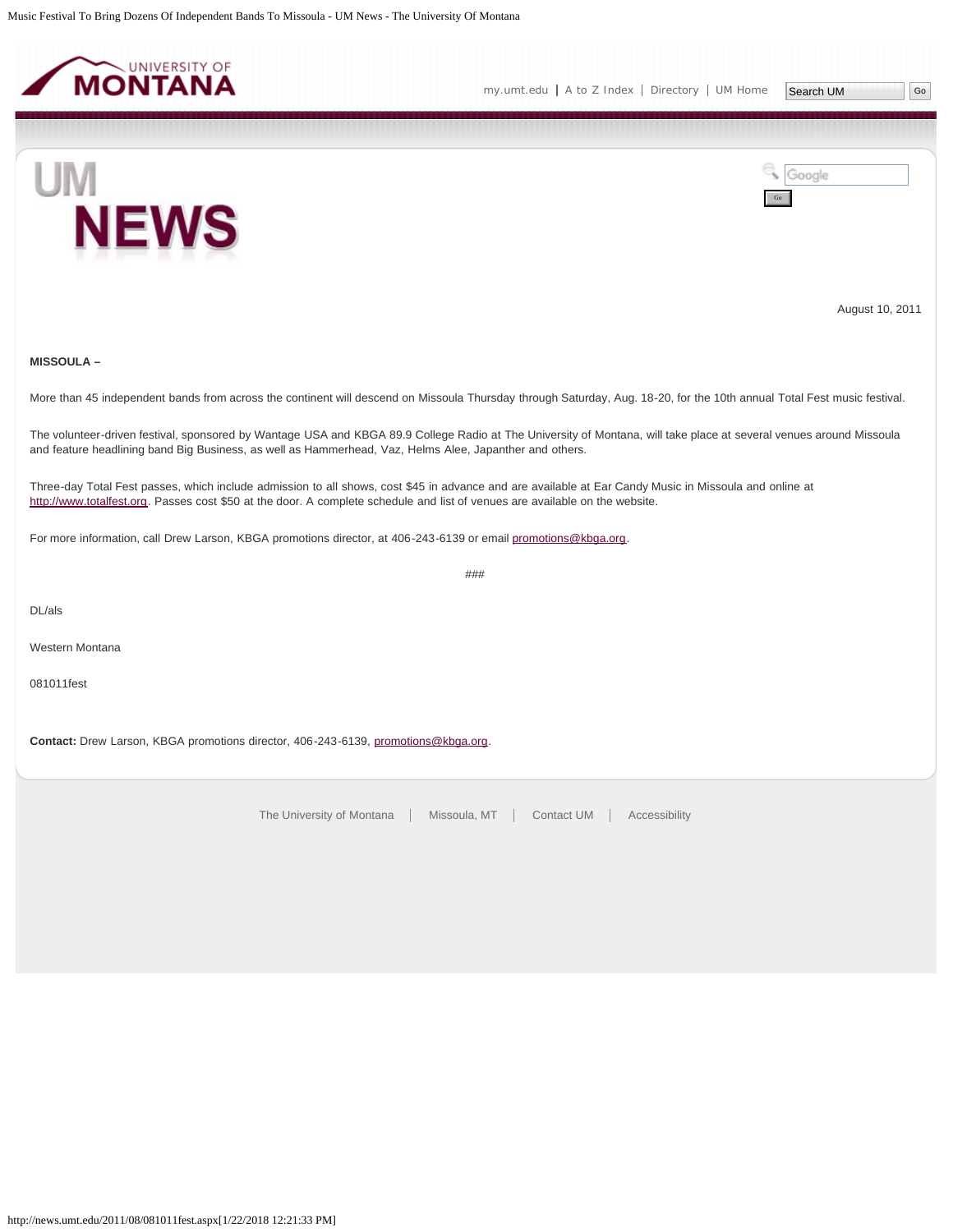<span id="page-36-0"></span>

**NEWS** 

Search UM



August 09, 2011

#### **POLSON —**

Two large instrumented buoys, developed in tandem by The University of Montana's Flathead Lake Biological Station and Woods Hole Oceanographic Institution, will be placed in Flathead Lake on Wednesday, Aug. 10. These buoys provide a platform for a suite of instruments that allow continuous, automated measurements of water quality in the water column and meteorological conditions on the lake.

Researchers will install the buoys at two places along the deep trench in the middle of the lake — one west of Yellow Bay and the other west of Woods Bay. Conditions in the water column are measured by sensors on a device called a profiler that travels up and down a cable from the buoy to the bottom of the lake. The meteorological sensors are mounted on the buoys.

WHOI originally designed the monitoring systems for use in the Arctic Ocean, but, together with FLBS, they modified them for use in Flathead and Crater lakes. A grant from the National Science Foundation to the FLBS provided funding for the buoy-tethered profiling systems.

The data will provide scientists at FLBS better information about the changing conditions in the lake's water quality and surface meteorology. Data generated from the surface meteorological sensors will be radio-telemetered back to the FLBS while water quality information from the automated subsurface profiler will be telemetered via satellite to WHOI and the FLBS. All data will be available, in near real-time, to the public at [http://umt.edu/flbs.](http://umt.edu/flbs)

The meteorological stations will measure and report instantaneous wind speed, wind direction, barometric pressure, air temperature, solar radiation and humidity every five minutes. The subsurface automated profiler will travel down through the water column at least four times a day. Sensors will measure water temperature, dissolved oxygen, conductivity, algal pigments, light and dissolved organic matter every 25 centimeters as the profiler travels from the surface to the bottom of the lake.

Boaters planning open-water travel can access mid-lake weather conditions collected by the meteorological sensors on the buoys. Fishermen will have access to temperature changes throughout the water column, allowing them to concentrate on fishing particular thermal regions. Federal, state, county and tribal agencies, as well as local schools, will be able to use the wide array of water quality information.

Boaters are asked to stay at least 50 yards away from the buoys so as not to disturb the measurements or destroy the sensitive equipment. Video surveillance for security purposes will be present on both buoys.

Information from the instrumentation on the buoys is extremely important for conservation of Flathead Lake, and FLBS officials ask that everyone become a lake guardian and support efforts that provide information to keep Flathead Lake blue.

For more information call FLBS during the day at 406-982-3301 or in the evening at 406-250-1006 or 406-250-0911.

###

TB/BE, alw

Western Montana

080911buoy

**Contact:** Bonnie Ellis, research assistant professor, UM Flathead Lake Biological Station, 406-982-3301, ext. 239, [bonnie.ellis@umontana.edu](mailto:bonnie.ellis@umontana.edu).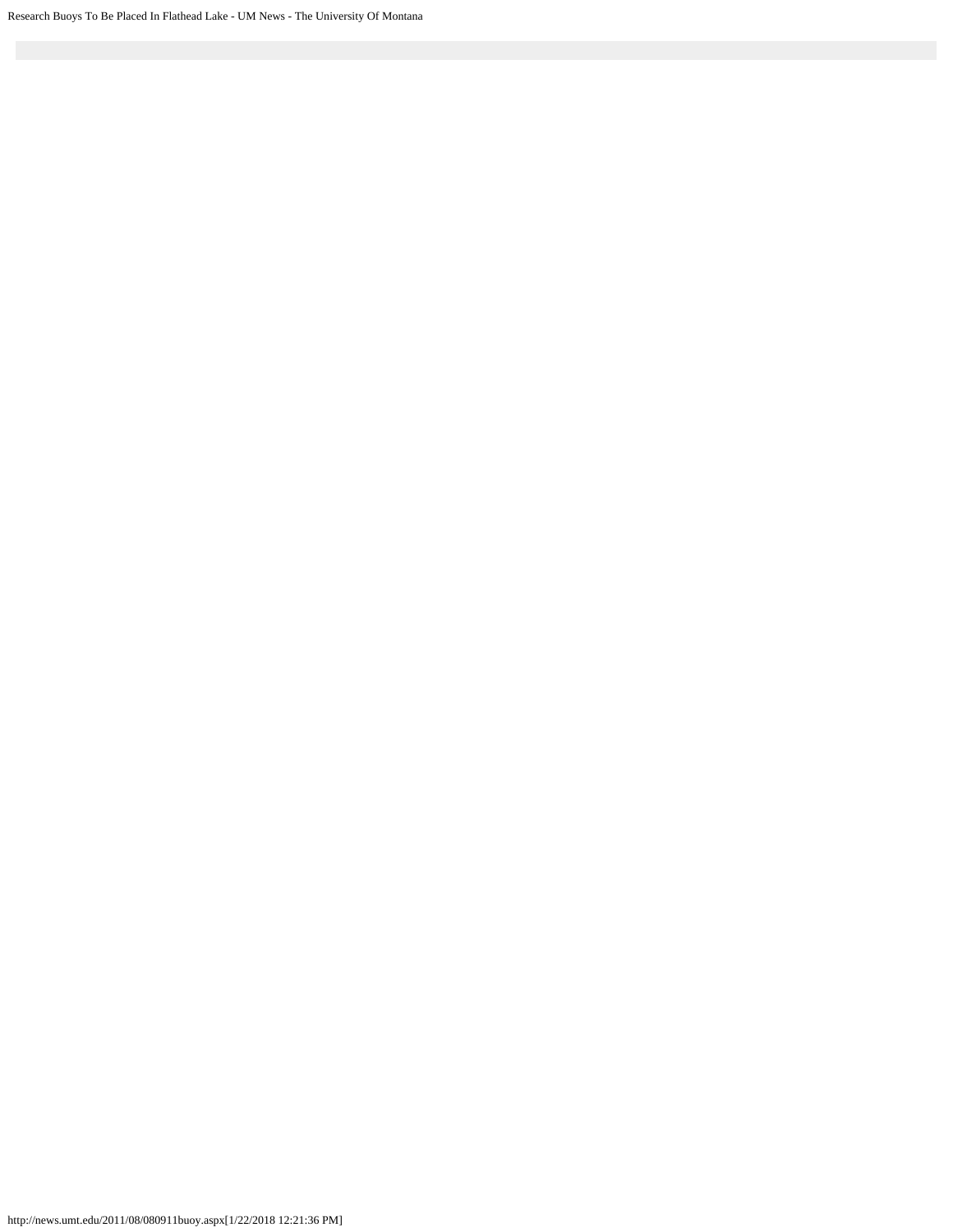<span id="page-38-0"></span>



August 09, 2011

# **MISSOULA –**

Researchers at The University of Montana and the U.S. Geological Survey recently developed a new tool for modeling fish populations in rivers. An article detailing the Cost Distance FISHeries simulator appears in the August issue of the science journal Conservation Genetics Resources. It is available online at <http://www.springerlink.com/content/v728723336j5ut10/>.

CDFISH was developed by UM research Assistant Professor Erin Landguth, Associate Professor Gordon Luikart of the Flathead Lake Biological Station and USGS scientist Clint Muhlfeld. The project was funded by the USGS through a grant from the Great Northern Landscape Conservation Cooperative.

CDFISH is a population dynamics model for aquatic systems to track individual fish as they move through a river system. It is different than existing models because it incorporates biological rules for fish movement and migration as functions of complex stream features such as water temperature and flow, habitat complexity, physical barriers, elevation and slope. CDFISH also tracks the genetic makeup and demographic vulnerability of fisheries through time.

"It allows you to ask questions about how riverscapes influence fish movement, dynamics and genetics," Landguth said. "In light of climate change and changing riverscape scenarios, we could use CDFISH to help us produce vulnerability maps to guide restoration strategies for protection of the most threatened stream segments and subpopulations at risk of extinction."

###

JS

Local

080811fish

**Contact:** Erin Landguth, computational ecologist, UM Division of Biological Sciences, 406-243-2393, [erin.landguth@mso.umt.edu](mailto:erin.landguth@mso.umt.edu).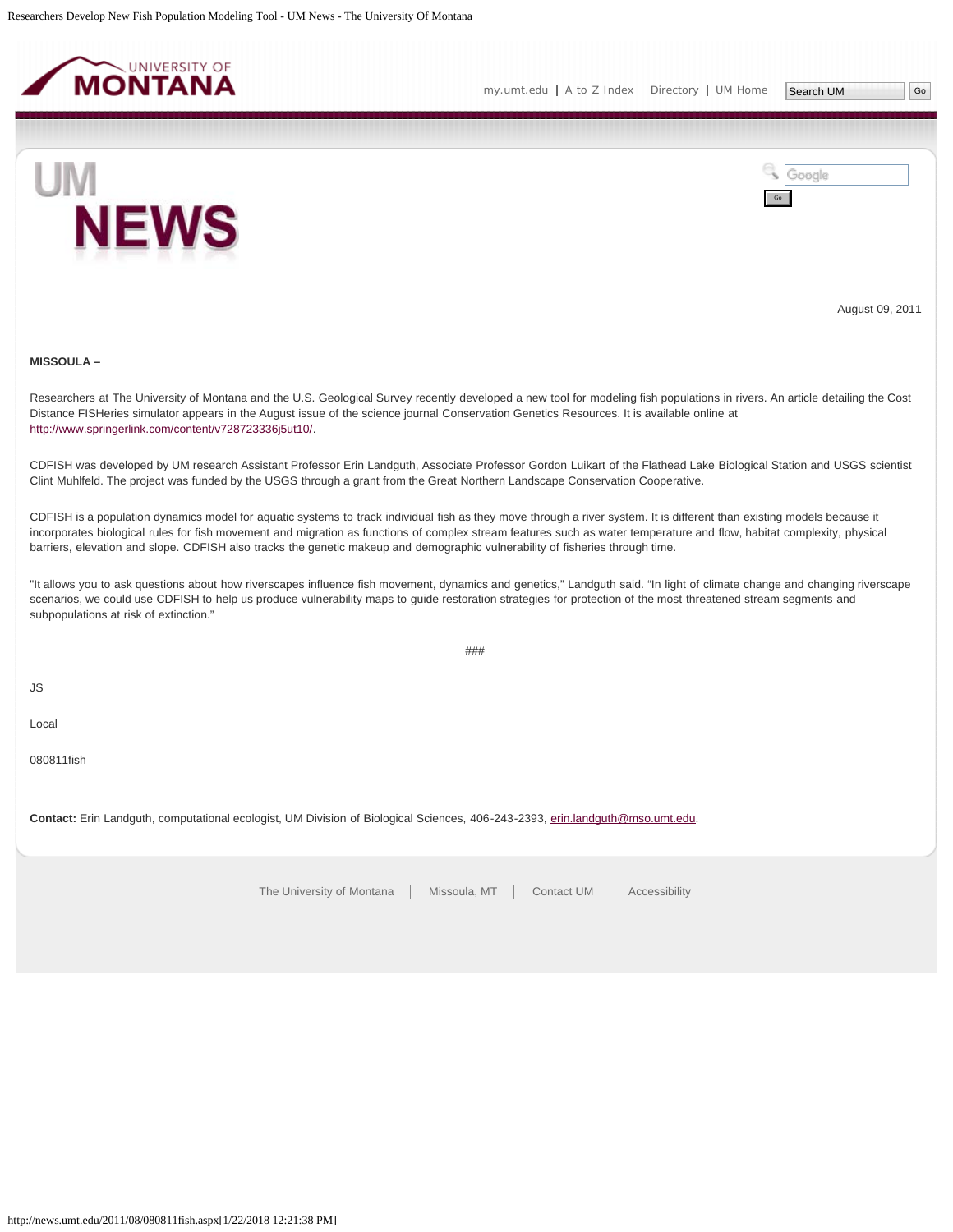<span id="page-39-0"></span>

**NEWS** 



August 08, 2011

# **MISSOULA ―**

**UM** 

Folk musician and Missoula favorite Greg Brown will perform live in concert at 8 p.m. Sunday, Sept. 25, in the University Theatre at The University of Montana.

Tickets are \$25 in advance or \$28 at the door, and all seating is reserved. Tickets are available at all GrizTix locations, by calling 888-MONTANA or online at [http://www.griztix.com](http://www.griztix.com/).

A singer/songwriter hailing from the Midwest, Brown has spent 25 years as a chronicler of life and is known for his personal and intimate concerts. He's performed in Missoula several times throughout the past decade.

For more information call University Theatre director Thomas Webster at 406-243-2853.

###

TW/als

Western Montana

080811brwn

**Contact:** Thomas Webster, University Theatre director, 406-243-2853, [thomas.webster@umontana.edu](mailto:thomas.webster@umontana.edu).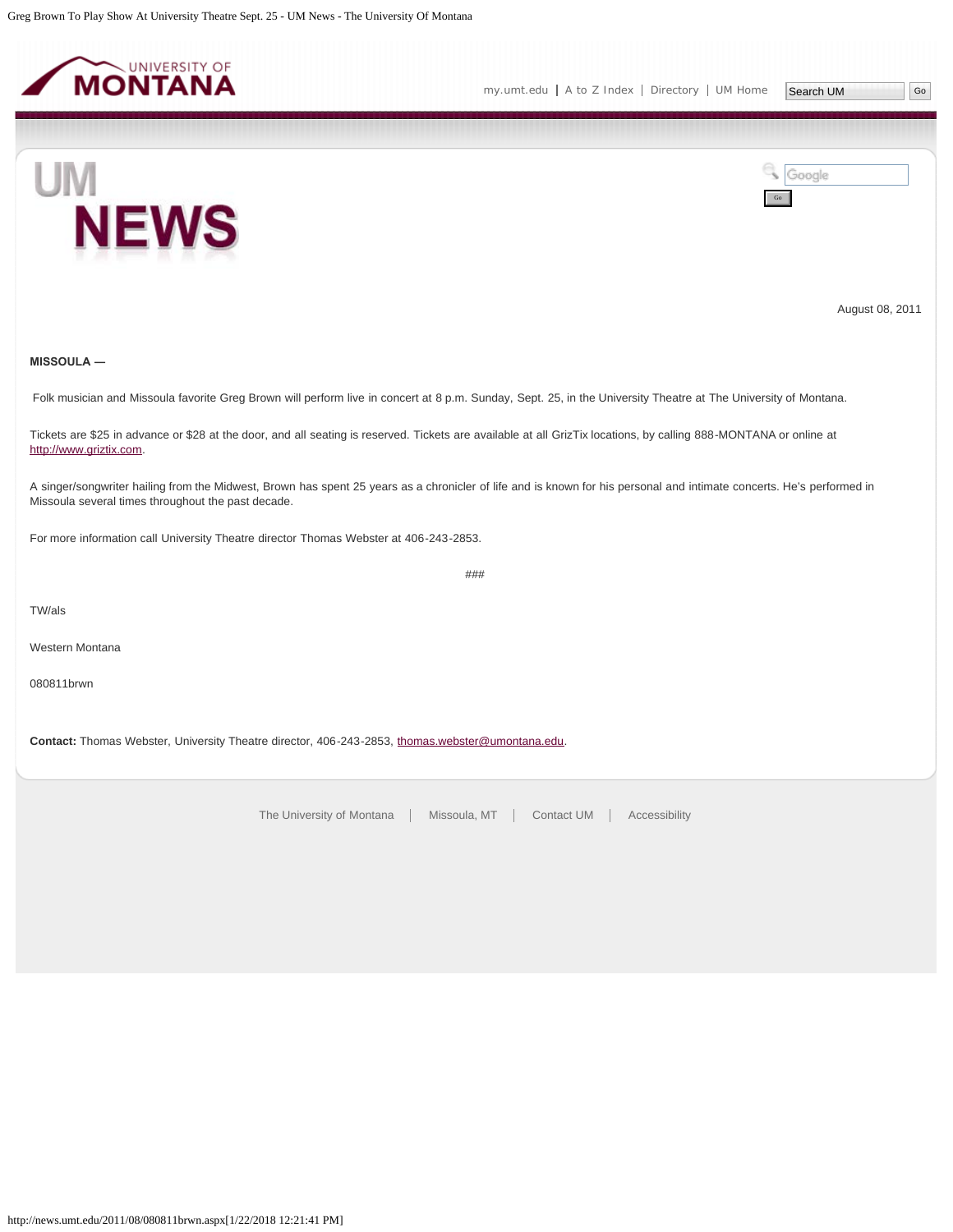<span id="page-40-0"></span>



August 08, 2011

# **MISSOULA —**

Employers and student workers will have an opportunity to connect at the fall Student Job Fair, slated for 9 a.m. to 3 p.m. Thursday, Sept. 1, in the University Center Ballroom at The University of Montana.

The fair, hosted by UM's Office of Career Services, is free and open to any business, organization or department that needs college students for part-time jobs, internships or volunteer opportunities. Employers looking to hire students for work-study and non-work-study positions on and off campus are invited to participate.

Last year 40 employers and more than 900 students participated in the Student Job Fair.

Registered employers will receive a career fair booth, snacks and free parking. The Office of Career Services will have students on hand to help employers bring in their job fair materials and assist with setup.

###

Employers can register online at<http://www.umt.edu/studentjobs/employer>.

For more information call Janay Whisman, student employment coordinator, at 406-243-5627 or email [studentjobs@umontana.edu.](mailto:studentjobs@umontana.edu)

JW/als

Local

080811fair

**Contact:** Janay Whisman, student employment coordinator, UM Office of Career Services, 406-243-5627, [studentjobs@umontana.edu.](mailto:studentjobs@umontana.edu)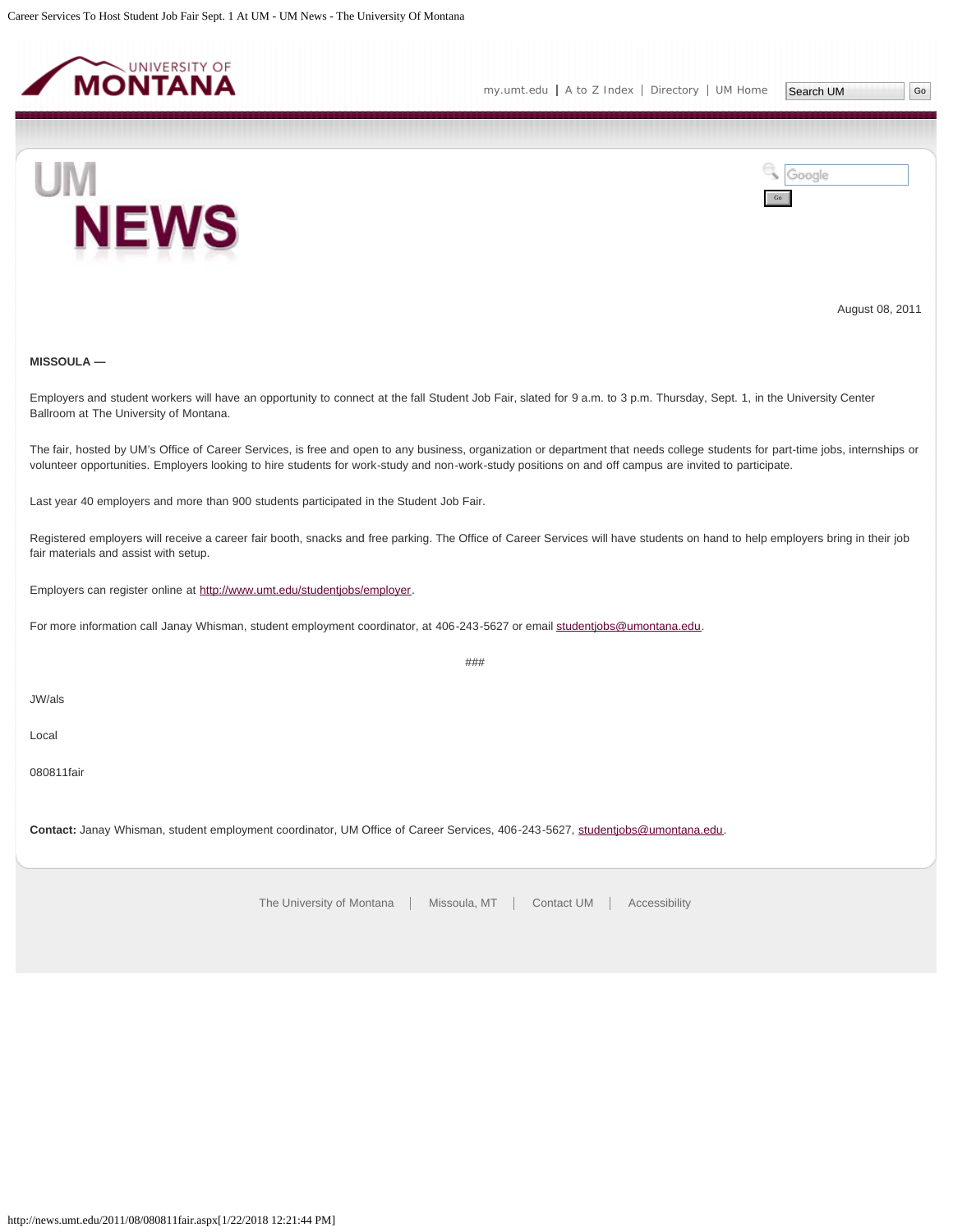<span id="page-41-0"></span>





August 05, 2011

# **MISSOULA ―**

Teams are forming now for the annual Heart Walk and 5K Run on Saturday, Sept. 24, at The University of Montana. The event, a fundraiser for the American Heart Association, begins at 10 a.m. on the Oval with a ceremony to introduce heart disease survivors and remember those who have passed away because of the disease.

This will be the first year for the 5K Heart Run, which will start at 11:10 a.m. The course will begin and finish on the UM Oval, offering views of campus and the Clark Fork River in between. The top finishers in each of seven age divisions, as well as the overall men's and women's winners, will receive prizes in the timed event.

The race fee is \$20, and participants can register at [http://www.missoulaheartwalk.org](http://www.missoulaheartwalk.org/). Trisha Miller, the 2010 Missoula Marathon women's champion, will serve as race director, and local running club Run Wild Missoula is donating its equipment for use during the race.

The Heart Walk, in its 16th year at UM, will start on the Oval at 11:15 a.m. Registration for the walk is free and available online. Participants can choose to form a new team, register with an existing team or sign up individually. Several UM departments and local businesses have already formed teams and can be found on the website.

Team members will solicit donations to support education and research efforts of the American Heart Association, a nonprofit that raises awareness of cardiovascular disease and promotes heart-healthy lifestyles. No fundraising minimum is required to participate.

For more information call the American Heart Association at 406-531-8281.

###

BM/als

Western Montana

080411hart

**Contact:** Beckie Christiaens, UM Heart Walk campaign chair, 406-243-4611, [beckie.christiaens@umontana.edu](mailto:beckie.christiaens@umontana.edu); Bill Mathews, regional director, American Heart Association, 406-531-8281, [bill.mathews@heart.org](mailto:bill.mathews@heart.org).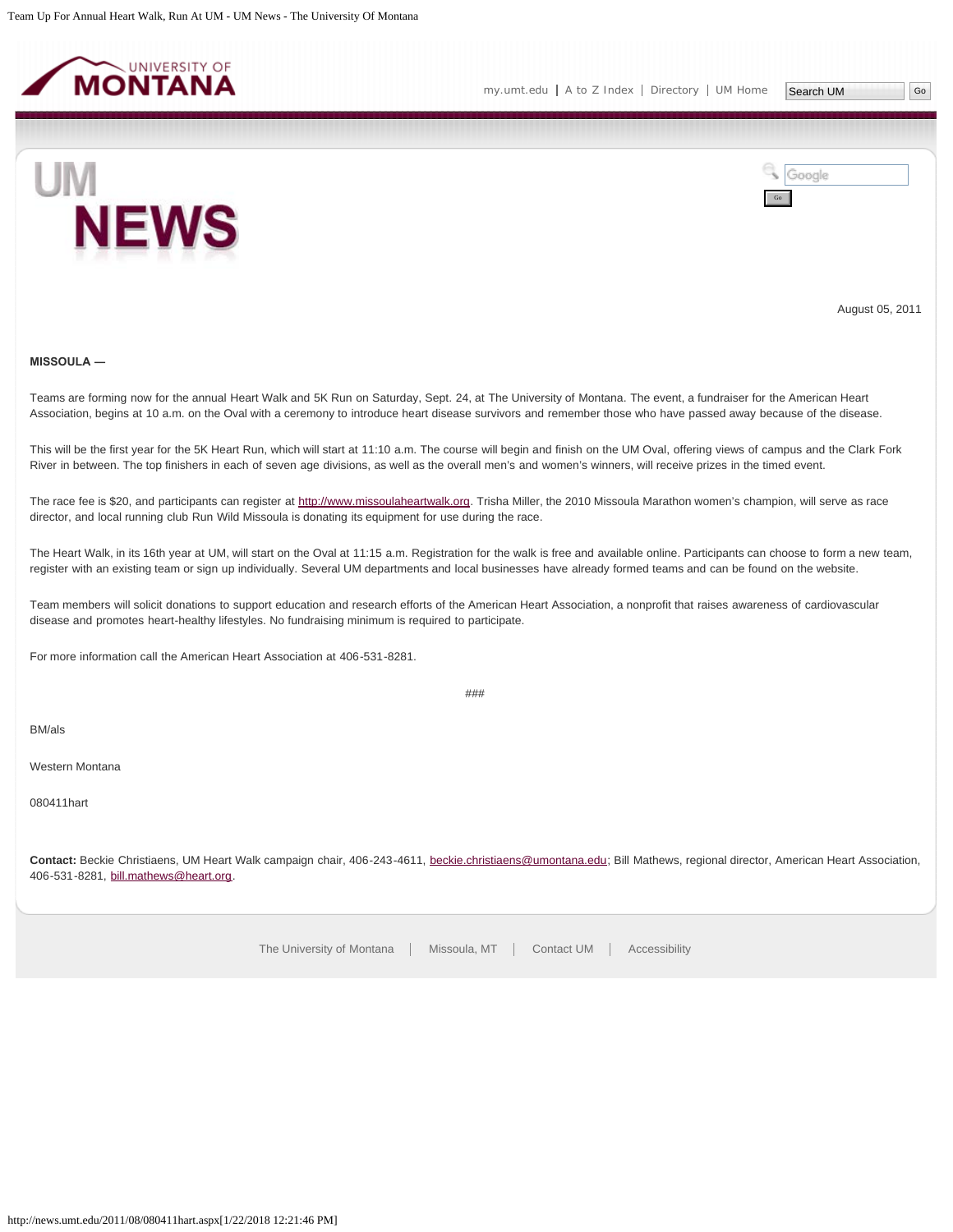<span id="page-42-0"></span>

Search UM



Google Go

August 04, 2011

#### **MISSOULA --**

The University of Montana's Institute for Tourism and Recreation Research collects and reports nonresident visitor data. This data, typically accessed by businesses, tourism promoters, land managers and policymakers, is now available to the general public in a new format.

As part of a public service to the state, anyone interested can log on to the ITRR website at <http://www.tourismresearchmt.org/>to find answers to nonresident travel questions, including who is coming to Montana, why they come here, and what they do while here. Users also can generate trend graphs using various data compiled from two to three decades of information, from airport deboardings and attitudes toward tourism to expenditures by nonresidents.

"This new functionality allows us to upload new data as quickly as possible so everyone can benefit from the information," said Norma Nickerson, ITTR director. "In the past, we collected nonresident data once every five years and used that as our data set. Now, we hope to be only six months away from providing recently collected information. In this day and age, we can't assume that 5-year-old data is still appropriate for decision-making. With this interactive website, people don't have to wait for us to generate the reports. They can do it quickly themselves."

Starting this month, small, locally owned accommodations such as motels, bed and breakfasts, campgrounds, guest ranches, vacation home and cabin rentals will be able to participate by providing their occupancy data through a secure and anonymous portal. Individual business-owner data will be combined with all others to provide occupancy trends for the year.

Tourism is a large and growing industry in Montana. In 2010 the combined economic impact of nonresident visitors to Montana exceeded \$2.6 billion. According to ITTR, the research helps state tourism officials and business owners better understand their target audiences and create more specific marketing strategies. It helps land managers know their clientele and is used by banks to decide the risk level of new business loans.

###

NN/aw

State, dailies, weeklies

080311tour

**Contact:** Norma Nickerson, director, UM Institute for Tourism and Recreation Research, 406-243-2328, [norma.nickerson@umontana.edu](mailto:norma.nickerson@umontana.edu).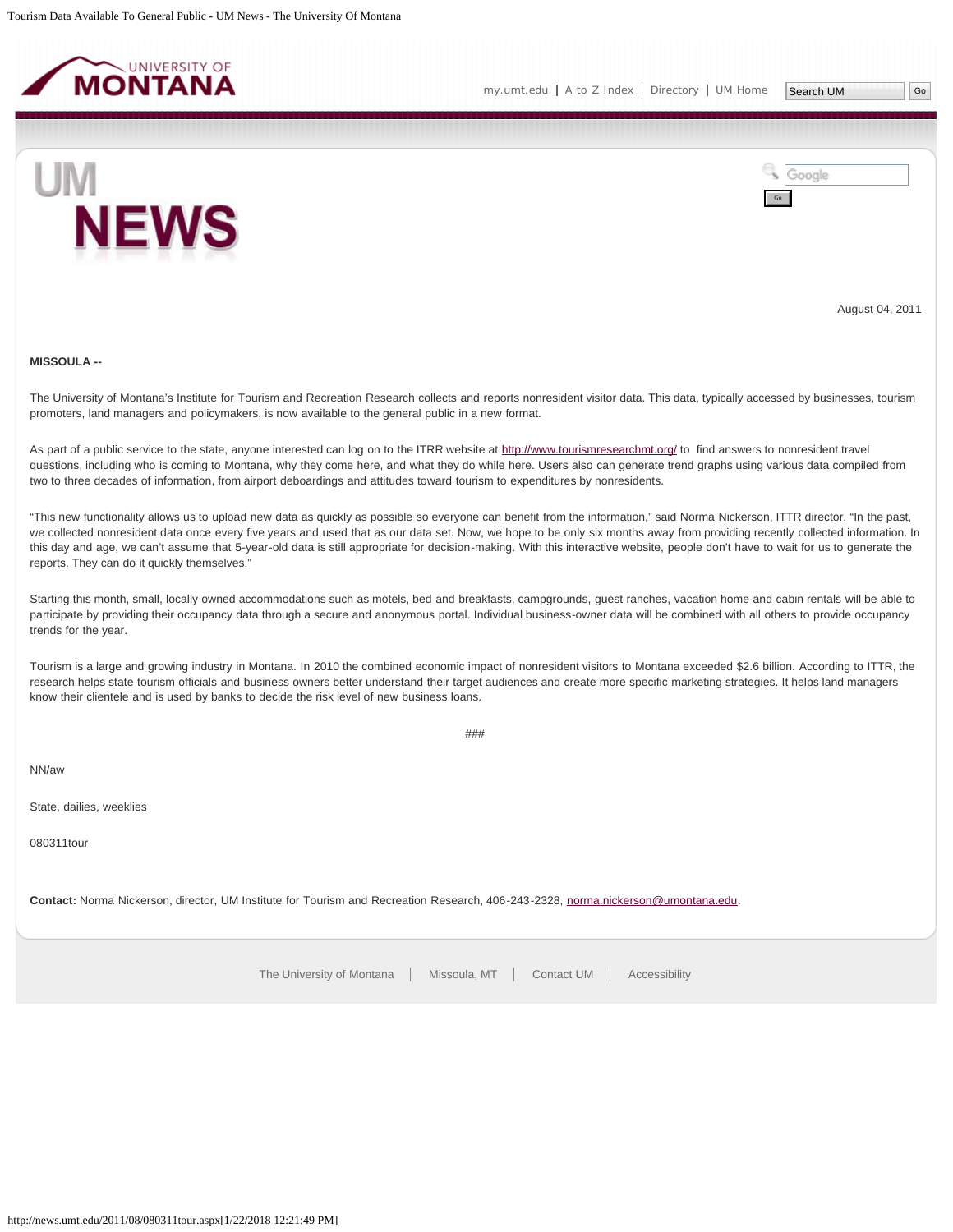<span id="page-43-0"></span>



August 04, 2011

MISSOULA –

The University of Montana Dining Services was recently recognized for meeting or exceeding the sustainable business standards for restaurants set by the Western Sustainability Exchange.

University Dining Services Director Mark LoParco accepted the Certificate of Sustainability at a ceremony held July 28 at the Buttercup Cafe in Missoula. UDS was one of eight Montana dining establishments to receive the certificate.

UDS met or exceeded the criteria for restaurants by purchasing more than \$612,000 of local food this year. A significant portion of that money was spent on purchasing beef from eastern Montana through the UM Farm to College Program. The certificate also recognizes that UDS spends 16 percent of its total budget on Montana foods, has reduced food waste in the main dining room through the Trayless Program, and has decreased solid food waste by 90 percent using a food pulper and waste dehydration system.

"The newly created Certificate of Sustainability from WSE acknowledges our achievement in creating an institutional model for sustainable food service," LoParco said. "It is an honor to be recognized as such and we are committed to strengthening our efforts every year, from reducing our carbon footprint on campus to growing our own food."

WSE is a nationally recognized nonprofit that advocates environmentally sustainable business and agricultural practices. The organization connects food producers practicing sustainable agricultural methods with new markets in search of sustainable food products.

###

JM/js

Western Montana

080211sust

**Contact:** Jerry O'Malley, University Dining Services, 406-243-6433, .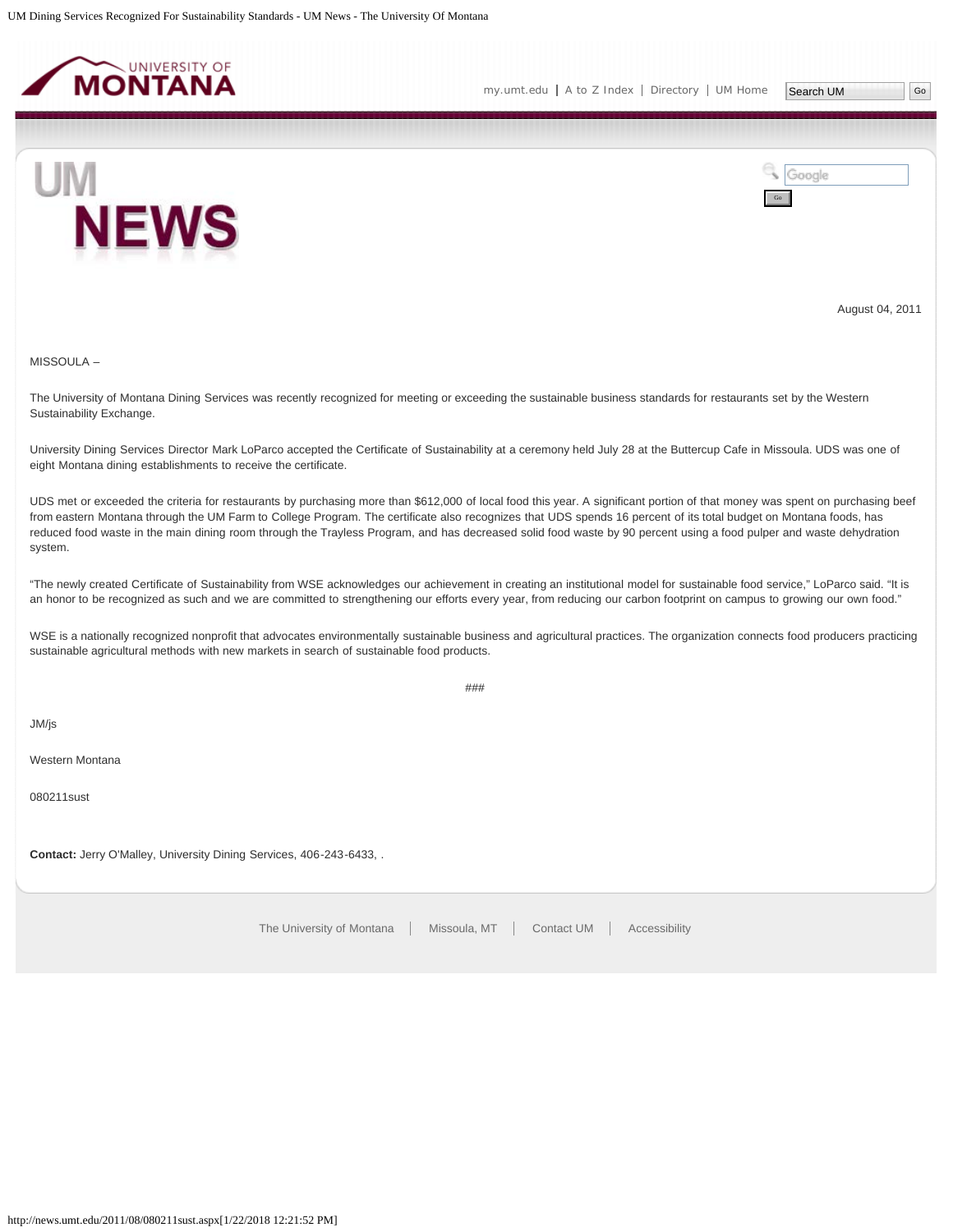<span id="page-44-0"></span>



August 01, 2011

#### **MISSOULA –**

The University of Montana has joined a group of 29 higher education institutions across the country to launch "Gig.U: The University Community Next Generation Innovation Project."

The project aims to accelerate the deployment of ultra-high-speed networks in communities near leading U.S. universities. Planners hope that growing high-speed networks will drive economic growth in those communities and stimulate a new generation of innovators to address critical needs in areas such as health care and education.

"We are pleased that our campus is one of the initial launch sites for Gig.U," UM President Royce Engstrom said. "We intend this to spark economic development between the University and surrounding community."

Universities increasingly depend on high-speed networks to educate their students. Educators and researchers use the networks for collaboration and to share massive amounts of information almost instantaneously.

Gig.U's mission is to increase the collaboration between research institutions and the communities that surround them. It promotes world-leading computer networks that will extend into the communities to accelerate the pace at which advances can be tested and applied off campus.

"This venture will be a major step forward for the University community," said Ray Ford, the UM chief technology officer who encouraged participation in Gig.U. "This is important because it will give UM faculty, staff and students the same level of network access off campus as they have on campus."

Ford said network speeds are about 100 times faster on campus than what is available to consumers in the community. He said the Gig.U project and UM will encourage a dialogue between private vendors, the city and the county to provide the same network capability off campus that is available on campus. This will make it easier for people to telecommute and hopefully spur greater economic activity through enhanced connectivity.

Ford said the first real tangible step will be Gig.U issuing a national request for information in September, inviting a dialogue among vendors, the university communities and the institutions themselves on services that could be provided.

Ford said UM already has been instrumental in building faster computer networks in Montana. In 2010 the University held a Northern Tier Network Consortium "Golden Spike Event" to celebrate the completion of a new 10-gigabit-per-second computer pathway across campus and the northern states between Chicago and Seattle.

Besides UM, the partners in Gig.U are Penn State, Arizona State University, Case Western Reserve University, Colorado State University, Duke University, George Mason University, Howard University, Indiana University, Michigan State University, North Carolina State University, University of Alaska, University of Chicago, University of Florida, University of Hawaii, University of Illinois, University of Kentucky, University of Louisville, University of Maryland, University of Michigan, University of Missouri, University of New Mexico, University of North Carolina, University of South Florida, University of Virginia, University of Washington, Virginia Tech, Wake Forest University and West Virginia University.

###

For more information on Gig.U visit [http://www.gig-u.org.](http://www.gig-u.org/)

CBS

Local, Western Montana, dailies

072911gigu